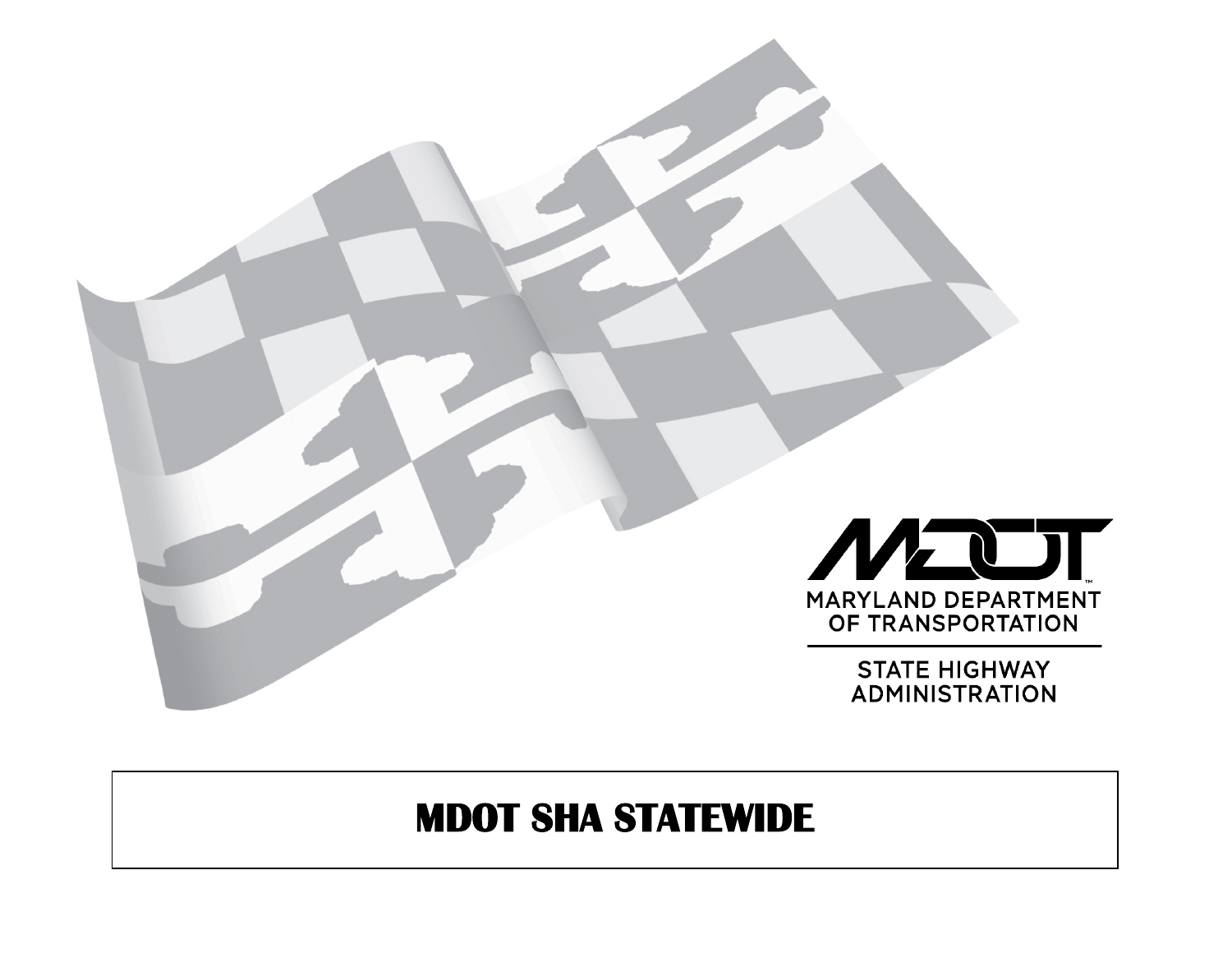

#### **STATE GOALS : Maryland Transportation Plan (MTP) Goals/Selection Criteria:**

- 
- **X Maintain & Modernize**
- **X Economic Opportunity & Reduce Congestion Fiscal Responsibility PFA Status Yet to Be Determined Exception Granted**
- **X Better Transportation Choices & Connections**

**critical traffic information for the traveling public, which improves movement of both passengers and freight. Messages on dynamic message boards provide information to aid in the safety and security of travelers.**

**PROJECT: Coordinated Highway Action Response Team (CHART)**

**DESCRIPTION: Install advanced traffic management system (ATMS) and advanced traffic information system (ATIS) technologies on Interstate highways and arterials statewide. Technologies include cameras, traffic detectors, weather sensors, dynamic message signs, highway advisory radios, web sites and telecommunication networks. CHART is comprised of five major components: 1) Traffic and Roadway Monitoring; 2) Incident Management; 3) Traveler's Information; 4) System Integration and Communication; and 5) Traffic Management.**

**PURPOSE & NEED SUMMARY STATEMENT: Heavy volumes of traffic, stop-and-go commuter peaks, and lack of comprehensive information regarding current, real-time conditions on available alternatives contribute to and compound the effects of unexpected incidents. With the growth in traffic outpacing any realistic hope of expanding capacity through building new highways, or expanding existing ones, it is imperative to operate the existing system more efficiently through the application of Intelligent Transportation System technologies and interagency teamwork.**

**SMART GROWTH STATUS:**  $\overline{X}$  Project Not Location Specific  $\overline{X}$  Not Subject to PFA Law

| x۱        | Safe, Secure, and Resilient                         | <b>Quality &amp; Efficiency</b> | <b>Project Inside PFA</b>       | Grandfathered                     |
|-----------|-----------------------------------------------------|---------------------------------|---------------------------------|-----------------------------------|
| v         | Maintain & Modernize                                | <b>Environmental Protection</b> | <b>Project Outside PFA</b>      | <b>Exception Will Be Required</b> |
| $\bullet$ | <b>Economic Opportunity &amp; Reduce Congestion</b> | <b>Fiscal Responsibility</b>    | PFA Status Yet to Be Determined | <b>Exception Granted</b>          |

**STATUS: This represents a summary of the Statewide CHART program. Individual projects are shown in**  EXPLANATION: Projects in the CHART program will aid in the reduction of travel time, reduce congestion and provide the System Preservation Minor Projects Program pages in the county where the project is located.

> **SIGNIFICANT CHANGE FROM FY 2021 - 26 CTP: The cost increase of \$38.2 million is due to higher than expected expenditures in FY 2021 and the addition of funding over the FY 2022-2027 six-year program period.**

|                  | <b>POTENTIAL FUNDING SOURCE:</b>                           |                                        |                               |                                       | $ X $ SPECIAL                        | X FEDERAL            |        | <b>GENERAL</b>                                                                  | <b>OTHER</b> |                                    |                                          | <b>Classification:</b>                                                 |                                                                  |
|------------------|------------------------------------------------------------|----------------------------------------|-------------------------------|---------------------------------------|--------------------------------------|----------------------|--------|---------------------------------------------------------------------------------|--------------|------------------------------------|------------------------------------------|------------------------------------------------------------------------|------------------------------------------------------------------|
| <b>PHASE</b>     | <b>TOTAL</b><br><b>ESTIMATED</b><br><b>COST</b><br>(\$000) | <b>EXPENDED</b><br><b>THRU</b><br>2021 | <b>EXPENDED</b><br>IN<br>2021 | <b>CURRENT</b><br><b>YEAR</b><br>2022 | <b>BUDGET</b><br><b>YEAR</b><br>2023 | $\dots$ 2024 $\dots$ | 2025   | <b>PROJECTED CASH REQUIREMENTS</b><br><b>FOR PLANNING PURPOSES ONLY</b><br>2026 | 2027         | SIX<br><b>YEAR</b><br><b>TOTAL</b> | <b>BALANCE</b><br>TO.<br><b>COMPLETE</b> | <b>STATE - N/A</b><br><b>FEDERAL - N/A</b><br><b>STATE SYSTEM: N/A</b> | <b>Estimated Annual Average Daily Traffic (vehicles per day)</b> |
| Planning         | 43,140                                                     | 21,993                                 | 1,934                         | 3,447                                 | 1,700                                | 2,000                | 4,000  | 5,000                                                                           | 5,000        | 21,147                             | $\Omega$                                 | <b>CURRENT (2021)</b>                                                  | N/A                                                              |
| Engineering      | 27,666                                                     | 9,860                                  | 2,416                         | 4,656                                 | 4,150                                | 1,000                | 2,000  | 3,000                                                                           | 3,000        | 17,806                             | 0                                        |                                                                        |                                                                  |
| Right-of-way     | 0                                                          | 0                                      | 0                             | 0                                     | 0                                    | 0                    | 0      | 0                                                                               | 0            | 0                                  | $\boldsymbol{0}$                         | PROJECTED (2041)                                                       | N/A                                                              |
| <b>Utilities</b> | 2,761                                                      | 55                                     | 26                            | 0                                     | 106                                  | 100                  | 500    | 1,000                                                                           | 1,000        | 2,706                              | $\bf{0}$                                 |                                                                        |                                                                  |
| Construction     | 74,358                                                     | 20,697                                 | 11,725                        | 4,868                                 | 2,876                                | 6,537                | 12,210 | 13,599                                                                          | 13,571       | 53,661                             | 0                                        |                                                                        |                                                                  |
| Total            | 147,925                                                    | 52,604                                 | 16,101                        | 12,971                                | 8,832                                | 9,637                | 18,710 | 22,599                                                                          | 22,571       | 95,321                             | 0                                        |                                                                        |                                                                  |
| Federal-Aid      | 75,129                                                     | 29,945                                 | 15,761                        | 11,017                                | 5,658                                | 6,459                | 10,758 | 5,650                                                                           | 5,643        | 45,184                             | $\bf{0}$                                 |                                                                        |                                                                  |
| Special          | 72,796                                                     | 22,660                                 | 340                           | 1,954                                 | 3,175                                | 3,178                | 7,953  | 16,949                                                                          | 16,928       | 50,137                             | 0                                        |                                                                        |                                                                  |
| Other            | 0                                                          | $\Omega$                               | 0                             | 0                                     | 0                                    | 0                    | 0      | 0                                                                               | 0            | 0                                  | 0                                        |                                                                        |                                                                  |

**STIP REFERENCE #State1 12/01/2021**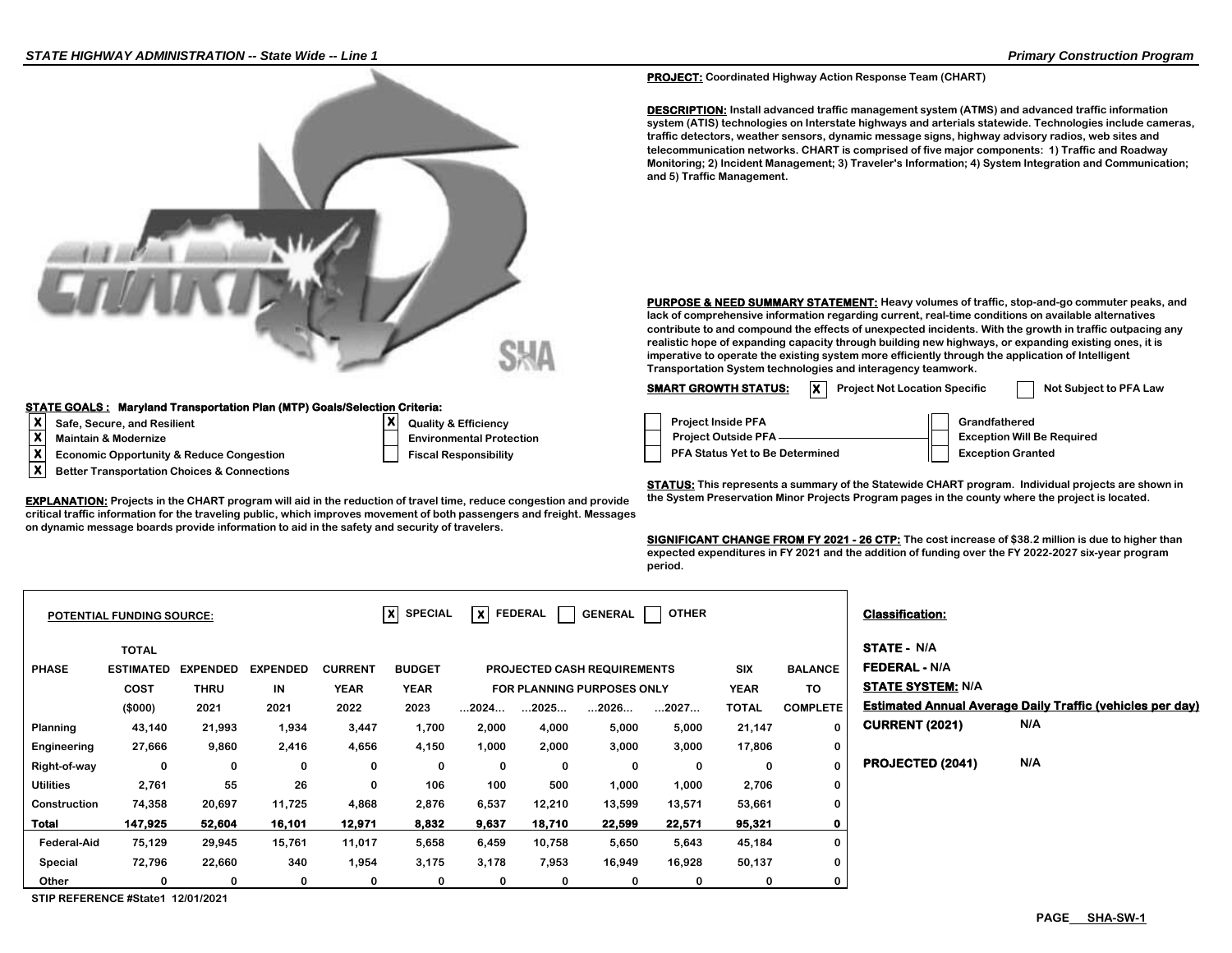### *STATE HIGHWAY ADMINISTRATION -- State Wide -- Line 2 Primary Construction Program*



#### **STATE GOALS : Maryland Transportation Plan (MTP) Goals/Selection Criteria:**

**X Better Transportation Choices & Connections**

**Maintain & Modernize** 

- **X**
- 

**EXPLANATION:** This program supports community revitalization and other efforts to encourage pedestrian usage of county where the project is located. **sidewalks along State Highways. It also provides safer access to transit service for both bus and fixed rail systems.**

#### **PROJECT: Sidewalk Program**

**DESCRIPTION: This program provides matching funds for the construction of sidewalks adjacent to State highways.**

**PURPOSE & NEED SUMMARY STATEMENT: Program supports community revitalization efforts and efforts to encourage pedestrian usage of sidewalks along State highways.**

**X**<br> **X** Building and Resilient Contract Control Control Control Control Control Control Control Control Control Control Control Control Control Control Control Control Control Control Control Control Control Control Contr **Economic Opportunity & Reduce Congestion Fiscal Responsibility Responsibility PFA Status Yet to Be Determined Fiscal Responsibility Environmental Protection Project Outside PFA <u>Conservation Mill</u> Exception Will Be Required SMART GROWTH STATUS:** Project Not Location Specific **X** Not Subject to PFA Law

**STATUS: Individual projects are shown in the System Preservation Minor Projects Program pages in the** 

**SIGNIFICANT CHANGE FROM FY 2021 - 26 CTP: The cost increase of \$15.3 million is due to the addition of funding over the FY 2022-2027 six-year program period.**

|                    | <b>POTENTIAL FUNDING SOURCE:</b>                |                                |                       |                               | $x$ SPECIAL                  | X FEDERAL |             | <b>GENERAL</b>                                                          | <b>OTHER</b> |                           |                       | <b>Classification:</b>                                                 |                                                                  |
|--------------------|-------------------------------------------------|--------------------------------|-----------------------|-------------------------------|------------------------------|-----------|-------------|-------------------------------------------------------------------------|--------------|---------------------------|-----------------------|------------------------------------------------------------------------|------------------------------------------------------------------|
| <b>PHASE</b>       | <b>TOTAL</b><br><b>ESTIMATED</b><br><b>COST</b> | <b>EXPENDED</b><br><b>THRU</b> | <b>EXPENDED</b><br>IN | <b>CURRENT</b><br><b>YEAR</b> | <b>BUDGET</b><br><b>YEAR</b> |           |             | <b>PROJECTED CASH REQUIREMENTS</b><br><b>FOR PLANNING PURPOSES ONLY</b> |              | <b>SIX</b><br><b>YEAR</b> | <b>BALANCE</b><br>TO. | <b>STATE - N/A</b><br><b>FEDERAL - N/A</b><br><b>STATE SYSTEM: N/A</b> |                                                                  |
|                    | (\$000)                                         | 2021                           | 2021                  | 2022                          | 2023                         | 2024      | 2025        | 2026                                                                    | 2027         | <b>TOTAL</b>              | <b>COMPLETE</b>       |                                                                        | <b>Estimated Annual Average Daily Traffic (vehicles per day)</b> |
| Planning           | 3,480                                           | 350                            | 48                    | 130                           | 100                          | 300       | 600         | 1,000                                                                   | 1,000        | 3,130                     | $\bf{0}$              | <b>CURRENT (2021)</b>                                                  | N/A                                                              |
| Engineering        | 16,593                                          | 2,626                          | 470                   | 2,618                         | 2,149                        | 2,000     | 2,000       | 2,600                                                                   | 2,600        | 13,967                    | 0                     |                                                                        |                                                                  |
| Right-of-way       |                                                 |                                | 0                     | 0                             | 0                            | 0         | $\mathbf 0$ | 0                                                                       | 0            | 0                         | $\bf{0}$              | PROJECTED (2041)                                                       | N/A                                                              |
| <b>Utilities</b>   | 440                                             | 132                            | 132                   | 308                           | 0                            | 0         | $\mathbf 0$ | $\mathbf 0$                                                             | $\mathbf 0$  | 308                       | 0                     |                                                                        |                                                                  |
| Construction       | 35,077                                          | 7,387                          | 2,288                 | 2,104                         | 3,748                        | 4,676     | 4,938       | 6,118                                                                   | 6,106        | 27,690                    | 0                     |                                                                        |                                                                  |
| Total              | 55,597                                          | 10,502                         | 2,938                 | 5,160                         | 5,997                        | 6,976     | 7,538       | 9,718                                                                   | 9,706        | 45,095                    | 0                     |                                                                        |                                                                  |
| <b>Federal-Aid</b> | 28,621                                          | 4,644                          | 1,837                 | 2,952                         | 3,964                        | 2,469     | 4,834       | 4,880                                                                   | 4,877        | 23,976                    | 0                     |                                                                        |                                                                  |
| Special            | 26,977                                          | 5,858                          | 1,101                 | 2,208                         | 2,033                        | 4,507     | 2,704       | 4,838                                                                   | 4,829        | 21,119                    | 0                     |                                                                        |                                                                  |
| Other              | 0                                               | 0                              | 0                     | 0                             | 0                            | 0         | 0           | 0                                                                       | 0            | 0                         | 0                     |                                                                        |                                                                  |

**STIP REFERENCE #State3 12/01/2021**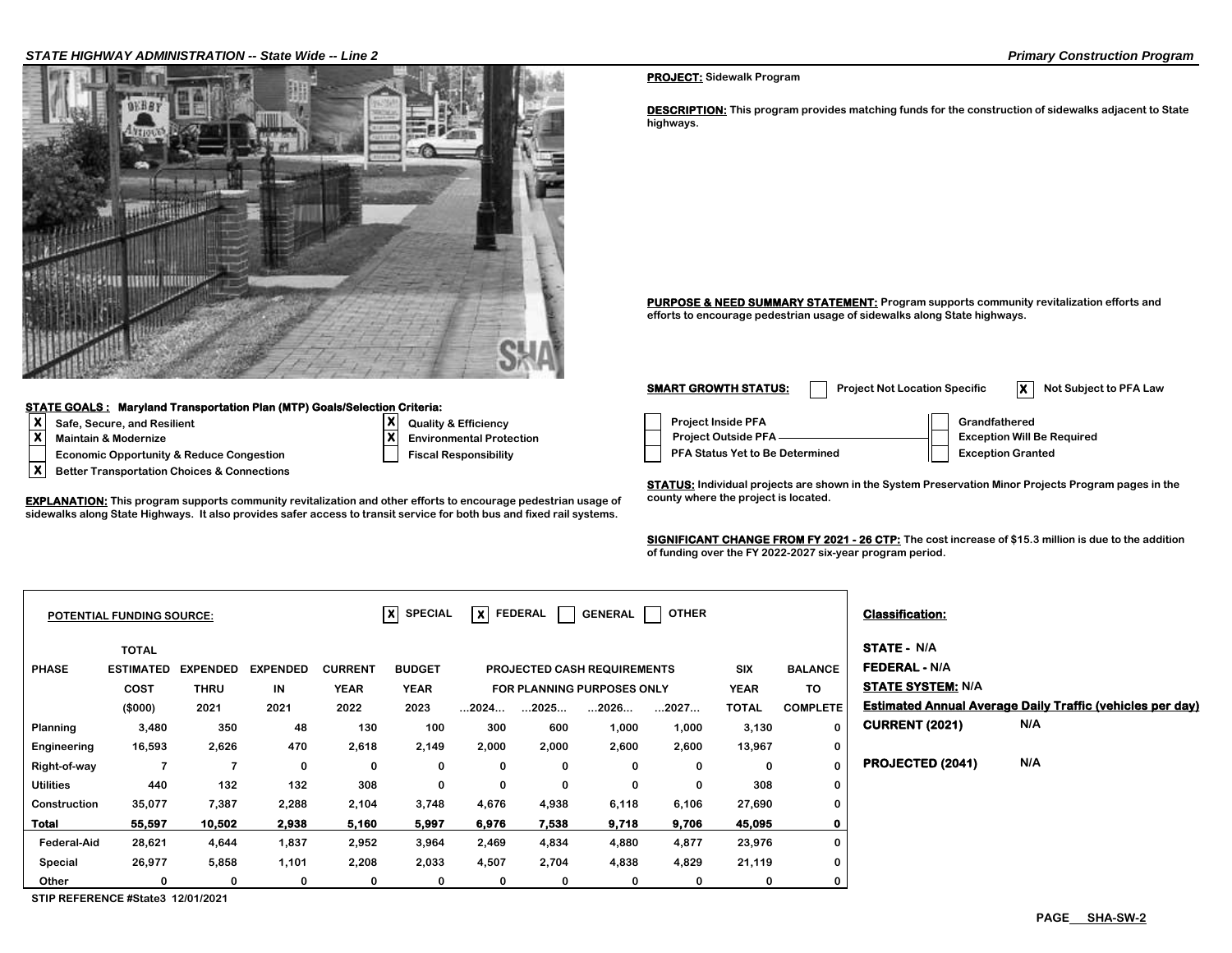

#### **STATE GOALS : Maryland Transportation Plan (MTP) Goals/Selection Criteria:**

- 
- **Maintain & Modernize**

**EXPLANATION:** 

- **Economic Opportunity & Reduce Congestion Fiscal Responsibility A Status Yet Algebra**
- **Better Transportation Choices & Connections**

# **Safe, Secure, and Resilient Quality & Efficiency Project Inside PFA Grandfathered Environmental Protection**

**X**

### **PROJECT: Total Maximum Daily Load (TMDL)**

**DESCRIPTION:** Plan, design, and construct storm water controls and alternative water quality **improvement strategies in Maryland Phase 1 and Phase II counties in order to meet the US Environmental Protection Agency (EPA) Chesapeake Bay Total Maximum Daily Load (TMDL) requirements by 2025. These strategies support the goal of protecting and restoring the Chesapeake Bay watershed. The implementation will follow the State of Maryland's commitment in its Watershed Implementation Phase 1 Plan (WIP 1).** 

**PURPOSE & NEED SUMMARY STATEMENT: The MDOT SHA is required to adhere to the Chesapeake Bay TMDL and local TMDLs as a result of its National Pollutant Discharge Elimination System (NPDES) Phase 1 and Phase II Municipal Separate Storm Sewer System Permit (MS4). This programmatic effort is needed to ensure permit compliance and supports the ultimate goal of improved water quality in Maryland streams, creeks, rivers, and the Chesapeake Bay.** 

| <b>SMART GROWTH STATUS:</b>                                                                       | <b>Project Not Location Specific</b> |                                           | Not Subject to PFA Law            |
|---------------------------------------------------------------------------------------------------|--------------------------------------|-------------------------------------------|-----------------------------------|
| <b>Project Inside PFA</b><br><b>Project Outside PFA</b><br><b>PFA Status Yet to Be Determined</b> |                                      | Grandfathered<br><b>Exception Granted</b> | <b>Exception Will Be Required</b> |

**STATUS: Planning, Engineering, Right-of-Way, and Construction underway.**

**SIGNIFICANT CHANGE FROM FY 2021 - 26 CTP: The apparent funding allocation increase of \$329.8 million is primarily due to an updated accounting of all the historical expenditures for the TMDL Program dating back to 2011.**

|                    | <b>POTENTIAL FUNDING SOURCE:</b>                |                                |                       |                               | $ x $ SPECIAL                | $ \mathsf{x} $ Federal |        | GENERAL                                                                 | <b>OTHER</b> |                           |                      | <b>Classification:</b>                                                 |                                                                  |
|--------------------|-------------------------------------------------|--------------------------------|-----------------------|-------------------------------|------------------------------|------------------------|--------|-------------------------------------------------------------------------|--------------|---------------------------|----------------------|------------------------------------------------------------------------|------------------------------------------------------------------|
| <b>PHASE</b>       | <b>TOTAL</b><br><b>ESTIMATED</b><br><b>COST</b> | <b>EXPENDED</b><br><b>THRU</b> | <b>EXPENDED</b><br>IN | <b>CURRENT</b><br><b>YEAR</b> | <b>BUDGET</b><br><b>YEAR</b> |                        |        | <b>PROJECTED CASH REQUIREMENTS</b><br><b>FOR PLANNING PURPOSES ONLY</b> |              | <b>SIX</b><br><b>YEAR</b> | <b>BALANCE</b><br>TO | <b>STATE - N/A</b><br><b>FEDERAL - N/A</b><br><b>STATE SYSTEM: N/A</b> |                                                                  |
|                    | (\$000)                                         | 2021                           | 2021                  | 2022                          | 2023                         | 2024                   | 2025   | 2026                                                                    | 2027         | <b>TOTAL</b>              | <b>COMPLETE</b>      |                                                                        | <b>Estimated Annual Average Daily Traffic (vehicles per day)</b> |
| Planning           | 35,729                                          | 28,729                         | 312                   | 0                             | 500                          | 500                    | 1,000  | 2,500                                                                   | 2,500        | 7,000                     | 0                    | <b>CURRENT (2021)</b>                                                  | N/A                                                              |
| Engineering        | 161,248                                         | 144,886                        | 246                   | 561                           | 2,301                        | 2,000                  | 2,500  | 4,500                                                                   | 4,500        | 16,362                    | 0                    |                                                                        |                                                                  |
| Right-of-way       | 9,123                                           | 5,613                          | 17                    | 10                            | 500                          | 500                    | 500    | 1,000                                                                   | 1,000        | 3,510                     | 0                    | PROJECTED (2041)                                                       | N/A                                                              |
| <b>Utilities</b>   | 22                                              | 6                              | 6                     | 16                            | 0                            | 0                      | 0      | 0                                                                       | 0            | 16                        | 0                    |                                                                        |                                                                  |
| Construction       | 417,529                                         | 309,966                        | 31,121                | 14,606                        | 8,460                        | 11,052                 | 17,177 | 28,157                                                                  | 28,111       | 107,563                   | 0                    |                                                                        |                                                                  |
| Total              | 623,650                                         | 489,199                        | 31,702                | 15,193                        | 11,761                       | 14,052                 | 21,177 | 36,157                                                                  | 36,111       | 134,451                   | $\mathbf 0$          |                                                                        |                                                                  |
| <b>Federal-Aid</b> | 192,618                                         | 118,047                        | 23,593                | 11,031                        | 7,261                        | 9,537                  | 14,674 | 16,039                                                                  | 16,028       | 74,571                    | 0                    |                                                                        |                                                                  |
| Special            | 431,032                                         | 371,152                        | 8,109                 | 4,161                         | 4,500                        | 4,515                  | 6,503  | 20,118                                                                  | 20,083       | 59,880                    | 0                    |                                                                        |                                                                  |
| Other              | $\Omega$                                        | 0                              | 0                     | 0                             | 0                            | 0                      | 0      | 0                                                                       | 0            |                           | 0                    |                                                                        |                                                                  |

**STIP REFERENCE #State5 12/01/2021**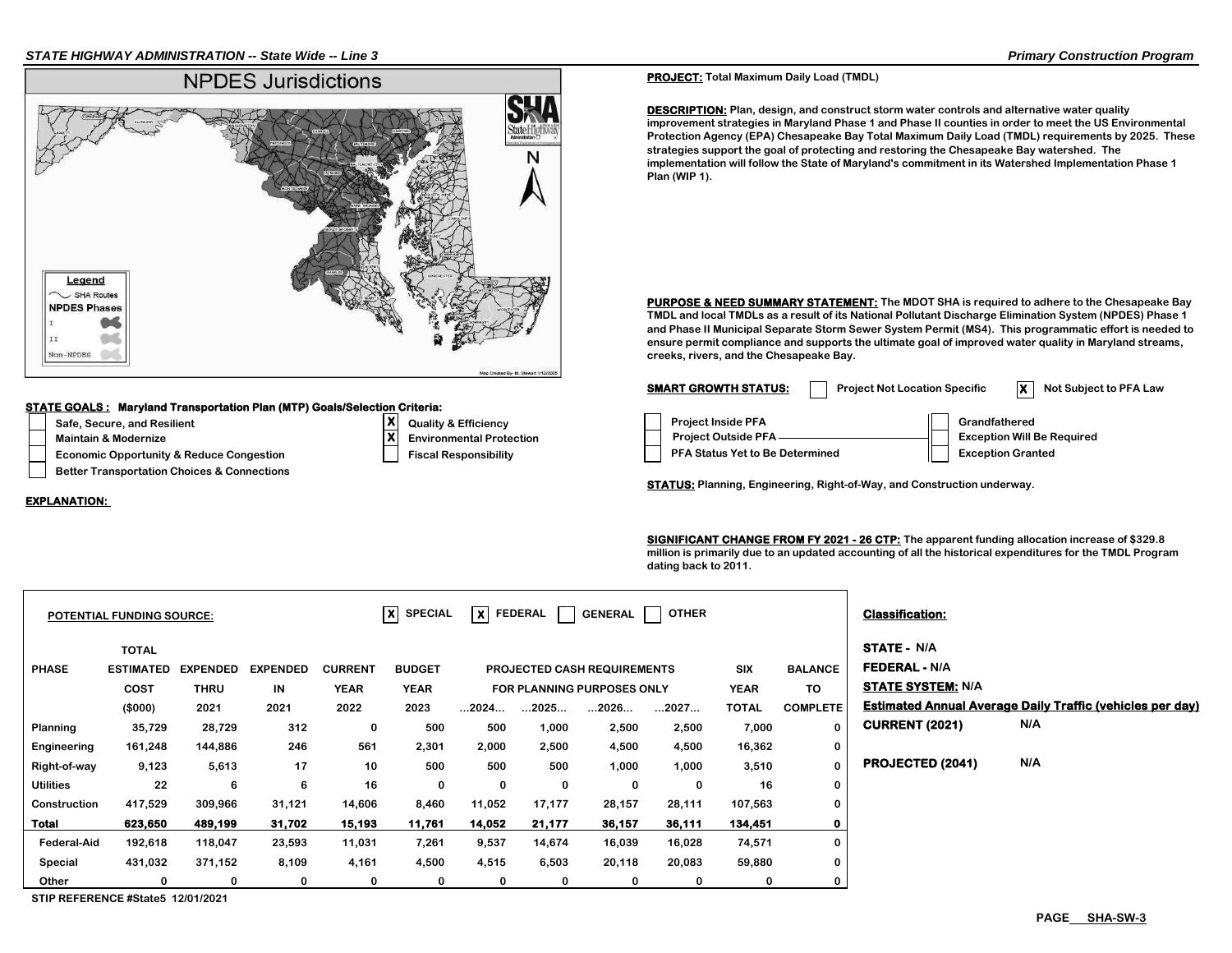

#### **STATE GOALS : Maryland Transportation Plan (MTP) Goals/Selection Criteria:**

- 
- **X Maintain & Modernize**
- 
- **X Better Transportation Choices & Connections**

**EXPLANATION: The Smart Traffic Signals will improve traffic operations and reduce congestion.**

**X**

**PROJECT: Traffic Relief Plan (Phase 2) Smart Traffic Signals**

**DESCRIPTION: The system uses real-time traffic conditions and computer software that adjusts the timing of traffic signals, synchronizes the entire corridor, and effectively deploys artificial intelligence to keep traffic moving.**

**PURPOSE & NEED SUMMARY STATEMENT: Deploying cutting-edge Smart Traffic Signals will improve traffic operations and ease congestion.**

**X**<br> **X** Quality & Efficiency **Consumersion**<br> **X** Maintain & Modernize Exception Will I Denvironmental Protection Project Outside PFA **CRA** Broom Bundfathered **Economic Opportunity & Reduce Congestion Fiscal Responsibility Responsibility PFA Status Yet to Be Determined Fiscal Responsibility Environmental Protection Project Outside PFA <u>Conservation Mill</u> Exception Will Be Required SMART GROWTH STATUS:** Project Not Location Specific **X** Not Subject to PFA Law

**STATUS: Engineering and Construction underway.**

**SIGNIFICANT CHANGE FROM FY 2021 - 26 CTP: The cost decrease of \$2.1 million is a result of revised estimates to complete the Smart Traffic Signals Program.** 

|                  | <b>POTENTIAL FUNDING SOURCE:</b>                |                                |                       |                               | $ X $ SPECIAL                | $\overline{\mathsf{x}}$ FEDERAL |        | GENERAL                                                                 | <b>OTHER</b> |                    |                      | <b>Classification:</b>                                                 |                                                                  |
|------------------|-------------------------------------------------|--------------------------------|-----------------------|-------------------------------|------------------------------|---------------------------------|--------|-------------------------------------------------------------------------|--------------|--------------------|----------------------|------------------------------------------------------------------------|------------------------------------------------------------------|
| <b>PHASE</b>     | <b>TOTAL</b><br><b>ESTIMATED</b><br><b>COST</b> | <b>EXPENDED</b><br><b>THRU</b> | <b>EXPENDED</b><br>IN | <b>CURRENT</b><br><b>YEAR</b> | <b>BUDGET</b><br><b>YEAR</b> |                                 |        | <b>PROJECTED CASH REQUIREMENTS</b><br><b>FOR PLANNING PURPOSES ONLY</b> |              | SIX<br><b>YEAR</b> | <b>BALANCE</b><br>TO | <b>STATE - N/A</b><br><b>FEDERAL - N/A</b><br><b>STATE SYSTEM: N/A</b> |                                                                  |
|                  | (\$000)                                         | 2021                           | 2021                  | 2022                          | 2023                         | 2024                            | 2025   | 2026                                                                    | 2027         | <b>TOTAL</b>       | <b>COMPLETE</b>      |                                                                        | <b>Estimated Annual Average Daily Traffic (vehicles per day)</b> |
| Planning         | 3,070                                           | 1,051                          | 206                   | 489                           | 357                          | 565                             | 365    | 243                                                                     | 0            | 2,019              | 0                    | <b>CURRENT (2021)</b>                                                  | N/A                                                              |
| Engineering      | 4,601                                           | 1,464                          | 635                   | 983                           | 487                          | 590                             | 590    | 487                                                                     | $\mathbf 0$  | 3,137              | 0                    |                                                                        |                                                                  |
| Right-of-way     | 0                                               | 0                              | 0                     | 0                             | 0                            | 0                               | 0      | 0                                                                       | 0            | 0                  | 0                    | PROJECTED (2041)                                                       | N/A                                                              |
| <b>Utilities</b> | 196                                             | 46                             | 26                    | 30                            | 30                           | 30                              | 30     | 30                                                                      | 0            | 150                | 0                    |                                                                        |                                                                  |
| Construction     | 42,434                                          | 7,726                          | 679                   | 1,300                         | 5,124                        | 8,551                           | 12,206 | 7,527                                                                   | 0            | 34,708             | 0                    |                                                                        |                                                                  |
| <b>Total</b>     | 50,301                                          | 10,287                         | 1,546                 | 2,802                         | 5,998                        | 9,736                           | 13,191 | 8,287                                                                   | $\mathbf{0}$ | 40,014             | $\mathbf 0$          |                                                                        |                                                                  |
| Federal-Aid      | 42,753                                          | 4,953                          | 673                   | 2,528                         | 5,700                        | 9,250                           | 12,533 | 7,789                                                                   | 0            | 37,800             | 0                    |                                                                        |                                                                  |
| Special          | 7,547                                           | 5,333                          | 872                   | 274                           | 298                          | 486                             | 658    | 498                                                                     | 0            | 2,214              | 0                    |                                                                        |                                                                  |
| Other            | 0                                               | 0                              | 0                     | 0                             | 0                            | 0                               | 0      | 0                                                                       | 0            | 0                  | 0                    |                                                                        |                                                                  |

**STIP REFERENCE #State14 12/01/2021**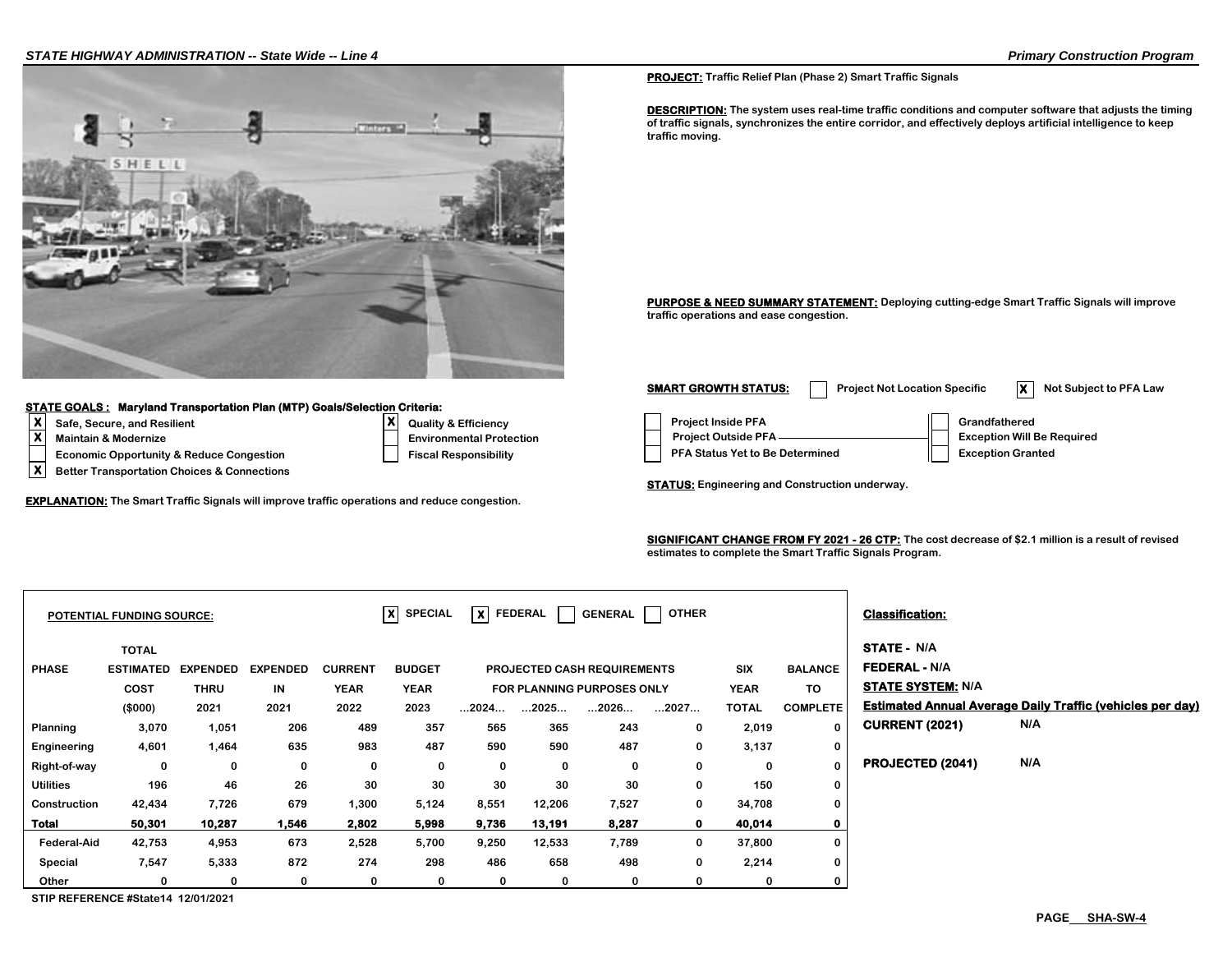#### *STATE HIGHWAY ADMINISTRATION -- State Wide -- Line 5 Interstate Development & Evaluation Program*



**PROJECT: I-270, Eisenhower Memorial Highway, and I-495, Capital Beltway - Phase 1**

**DESCRIPTION: Phase 1 includes the addition of managed lanes from the American Legion Bridge (ALB) to I-70, including replacement of the ALB and includes the NEPA study for Phase 1 North (I-370 to I-70). Phase 1 South, ALB to I-370, will leverage \$3.5 billion in construction funding, \$145 million in developer rights fees to offset MDOT costs, and \$5 million for vision zero efforts. In addition, the project will provide \$300 million to support transit services, \$50 million for community grants, \$25 million for emerging technologies over the operating term of the agreement (45 years)/Phase 1 North, will also leverage a multi-billion dollar private construction investment as well as provide future financial benefits to the State of Maryland. Upon financial close and as part of the upfront payment for Phase 1 South and in consultation with Montgomery County, \$60 million will support the design of one of Montgomery County's transit priorities, which could include the Corridor Cities Transitway or bus rap**

**PURPOSE & NEED SUMMARY STATEMENT: The purpose of the I-495 & I-270 Public-Private Partnership (P3) Program is to provide long-term congestion relief on I-495 and I-270 by providing new options and opportunities for travelers while also being responsible to the community and the environment.** 

| <b>SMART GROWTH STATUS:</b>                             | <b>Project Not Location Specific</b> |                          | Not Subject to PFA Law            |
|---------------------------------------------------------|--------------------------------------|--------------------------|-----------------------------------|
| <b>Project Inside PFA</b><br><b>Project Outside PFA</b> |                                      | Grandfathered            | <b>Exception Will Be Required</b> |
| PFA Status Yet to Be Determined                         |                                      | <b>Exception Granted</b> |                                   |

**STATUS: Project planning and preliminary design for Phase 1 South (American Legion Bridge to I-370) is underway.**

**SIGNIFICANT CHANGE FROM FY 2021 - 26 CTP: This is a breakout of the I-270 and I-495 Capital Beltway Project.** 

|                    | POTENTIAL FUNDING SOURCE: |                 |                 |                | $x$ SPECIAL   |              | <b>FEDERAL</b> | <b>GENERAL</b>                     | <b>OTHER</b> |              |                 | <b>Classification:</b>            |                                                                  |
|--------------------|---------------------------|-----------------|-----------------|----------------|---------------|--------------|----------------|------------------------------------|--------------|--------------|-----------------|-----------------------------------|------------------------------------------------------------------|
|                    | <b>TOTAL</b>              |                 |                 |                |               |              |                |                                    |              |              |                 | <b>STATE - Principal Arterial</b> |                                                                  |
| <b>PHASE</b>       | <b>ESTIMATED</b>          | <b>EXPENDED</b> | <b>EXPENDED</b> | <b>CURRENT</b> | <b>BUDGET</b> |              |                | <b>PROJECTED CASH REQUIREMENTS</b> |              | <b>SIX</b>   | <b>BALANCE</b>  | <b>FEDERAL - Interstate</b>       |                                                                  |
|                    | COST                      | <b>THRU</b>     | IN              | <b>YEAR</b>    | <b>YEAR</b>   |              |                | FOR PLANNING PURPOSES ONLY         |              | <b>YEAR</b>  | TO.             | <b>STATE SYSTEM: Primary</b>      |                                                                  |
|                    | (\$000)                   | 2021            | 2021            | 2022           | 2023          | 2024         | 2025           | 2026                               | 2027         | <b>TOTAL</b> | <b>COMPLETE</b> |                                   | <b>Estimated Annual Average Daily Traffic (vehicles per day)</b> |
| Planning           | 61,000                    | 26,718          | 26,718          | 29,282         | 5,000         | 0            | 0              | $\mathbf{0}$                       | $\mathbf 0$  | 34,282       | 0               | <b>CURRENT (2021)</b>             | N/A                                                              |
| Engineering        | 38,000                    | 0               | 0               | 15,000         | 23,000        | 0            | 0              | 0                                  | 0            | 38,000       | 0               |                                   |                                                                  |
| Right-of-way       | 0                         | 0               | 0               | 0              | 0             | 0            | 0              | 0                                  | 0            | $\Omega$     | 0               | PROJECTED (2041)                  | N/A                                                              |
| <b>Utilities</b>   | 0                         | 0               | $\Omega$        | 0              | 0             | 0            | 0              | $\mathbf{0}$                       | 0            | $\Omega$     | 0               |                                   |                                                                  |
| Construction       | 0                         | 0               | $\bf{0}$        | 0              | 0             | 0            | 0              | $\mathbf{0}$                       | 0            |              | 0               |                                   |                                                                  |
| <b>Total</b>       | 99,000                    | 26,718          | 26,718          | 44,282         | 28,000        | $\mathbf{0}$ | $\mathbf{0}$   | $\mathbf o$                        | $\mathbf{o}$ | 72,282       | 0               |                                   |                                                                  |
| <b>Federal-Aid</b> | 0                         | 0               | 0               | 0              | 0             | 0            | 0              | $\mathbf{0}$                       | 0            | 0            | 0               |                                   |                                                                  |
| Special            | 99,000                    | 26,718          | 26,718          | 44,282         | 28,000        | 0            | 0              | 0                                  | $\mathbf 0$  | 72,282       | 0               |                                   |                                                                  |
| Other              | 0                         | 0               | 0               | 0              | 0             | 0            | 0              | 0                                  | 0            | 0            | 0               |                                   |                                                                  |

**STIP REFERENCE #Stat15 12/01/2021**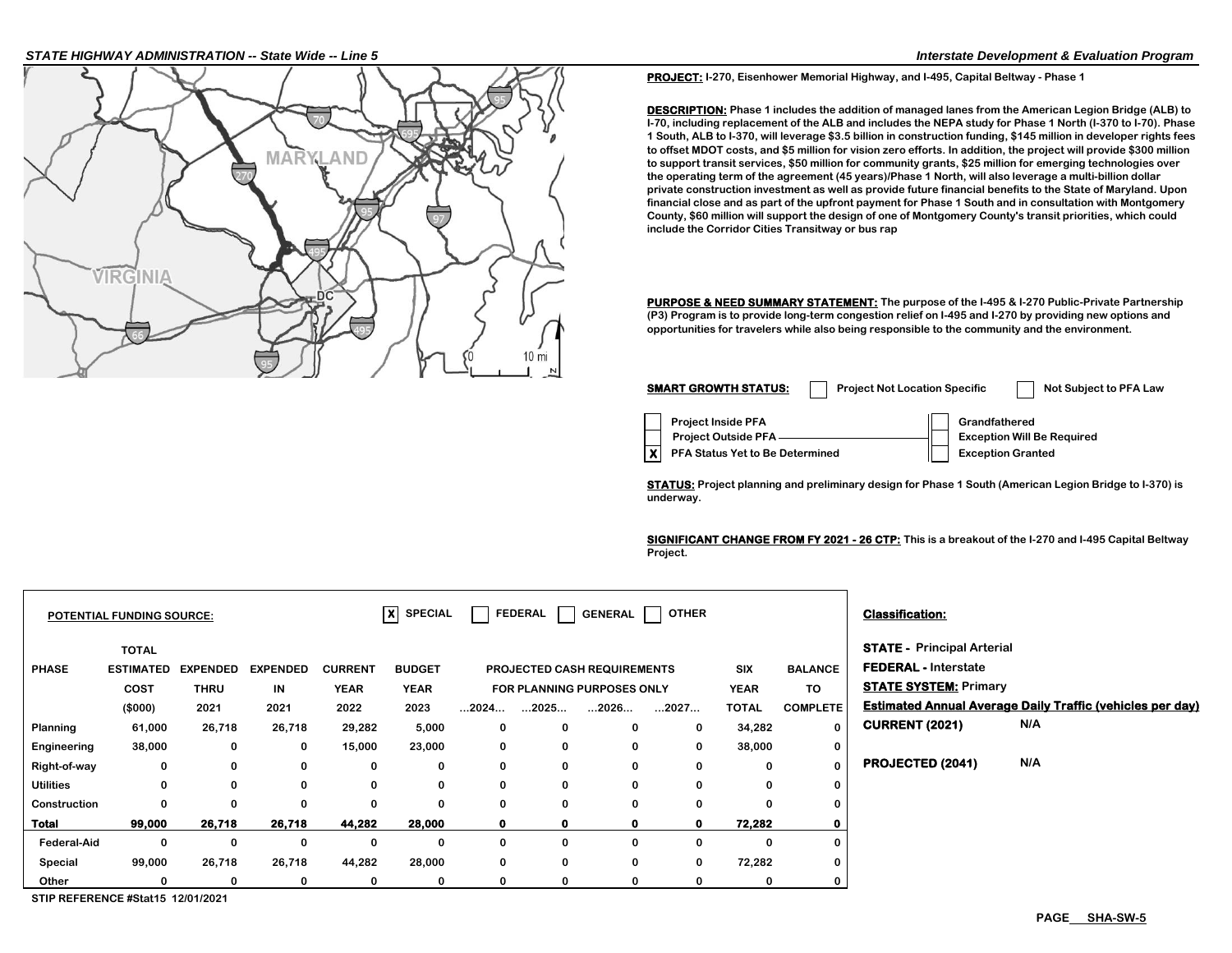### *STATE HIGHWAY ADMINISTRATION -- State Wide -- Line 6 Interstate Development & Evaluation Program*



**PROJECT: I-270 and I-495, Capital Beltway - Full Delivery Stream Restoration**

**DESCRIPTION: Full-delivery stream and wetland mitigation services in multiple watersheds.**

**PURPOSE & NEED SUMMARY STATEMENT: The purpose is to develop and provide compensatory stream and wetland mitigation credits to support MDOT SHA projects in the watersheds. Projects may include those developed under the I-495 & I-270 P3 Program or other MDOT SHA projects requiring compensatory mitigation in those watersheds.** 



**STATUS: Design underway.**

**SIGNIFICANT CHANGE FROM FY 2021 - 26 CTP: This is a breakout of the I-270 and I-495 Capital Beltway Project.**

|                  | <b>POTENTIAL FUNDING SOURCE:</b> |                 |                 |                | $ X $ SPECIAL |                      | $ \mathsf{x} $ FEDERAL $ $         | <b>GENERAL</b> | <b>OTHER</b> |              |                 | <b>Classification:</b>            |                                                                  |
|------------------|----------------------------------|-----------------|-----------------|----------------|---------------|----------------------|------------------------------------|----------------|--------------|--------------|-----------------|-----------------------------------|------------------------------------------------------------------|
|                  | <b>TOTAL</b>                     |                 |                 |                |               |                      |                                    |                |              |              |                 | <b>STATE - Principal Arterial</b> |                                                                  |
| <b>PHASE</b>     | <b>ESTIMATED</b>                 | <b>EXPENDED</b> | <b>EXPENDED</b> | <b>CURRENT</b> | <b>BUDGET</b> |                      | <b>PROJECTED CASH REQUIREMENTS</b> |                |              | <b>SIX</b>   | <b>BALANCE</b>  | <b>FEDERAL - Interstate</b>       |                                                                  |
|                  | COST                             | <b>THRU</b>     | IN              | <b>YEAR</b>    | <b>YEAR</b>   |                      | <b>FOR PLANNING PURPOSES ONLY</b>  |                |              | <b>YEAR</b>  | <b>TO</b>       | <b>STATE SYSTEM: Primary</b>      |                                                                  |
|                  | (\$000)                          | 2021            | 2021            | 2022           | 2023          | $\dots$ 2024 $\dots$ | 2025                               | 2026           | 2027         | <b>TOTAL</b> | <b>COMPLETE</b> |                                   | <b>Estimated Annual Average Daily Traffic (vehicles per day)</b> |
| Planning         |                                  | 0               | 0               | 0              | 0             | 0                    | 0                                  |                | 0            | 0            | $\Omega$        | <b>CURRENT (2021)</b>             | N/A                                                              |
| Engineering      | 12,066                           | 4,536           | 4,536           | 5,630          | 1,900         | 0                    | $\mathbf 0$                        | 0              | 0            | 7,530        | 0               |                                   |                                                                  |
| Right-of-way     | 0                                | 0               | 0               | 0              | 0             | 0                    | 0                                  | $\Omega$       | 0            | 0            | $\Omega$        | PROJECTED (2041)                  | N/A                                                              |
| <b>Utilities</b> | 0                                | 0               | 0               | 0              | 0             | 0                    | 0                                  | 0              | 0            | 0            | $\bf{0}$        |                                   |                                                                  |
| Construction     | $\Omega$                         | 0               | 0               | 0              | 0             | 0                    | 0                                  | $\Omega$       | 0            |              | $\bf{0}$        |                                   |                                                                  |
| Total            | 12,066                           | 4,536           | 4,536           | 5,630          | 1,900         | $\mathbf 0$          | $\mathbf{0}$                       | $\mathbf{0}$   | $\mathbf 0$  | 7.530        | $\mathbf 0$     |                                   |                                                                  |
| Federal-Aid      | 7,579                            | 4,032           | 4,032           | 1,837          | 1,710         | 0                    | 0                                  |                | 0            | 3,547        | $\bf{0}$        |                                   |                                                                  |
| Special          | 4,488                            | 505             | 505             | 3,793          | 190           | 0                    | 0                                  | 0              | 0            | 3,983        | 0               |                                   |                                                                  |
| Other            |                                  | 0               | 0               | 0              | 0             | 0                    | 0                                  |                |              |              | 0               |                                   |                                                                  |

**STIP REFERENCE #AZ0481 12/01/2021**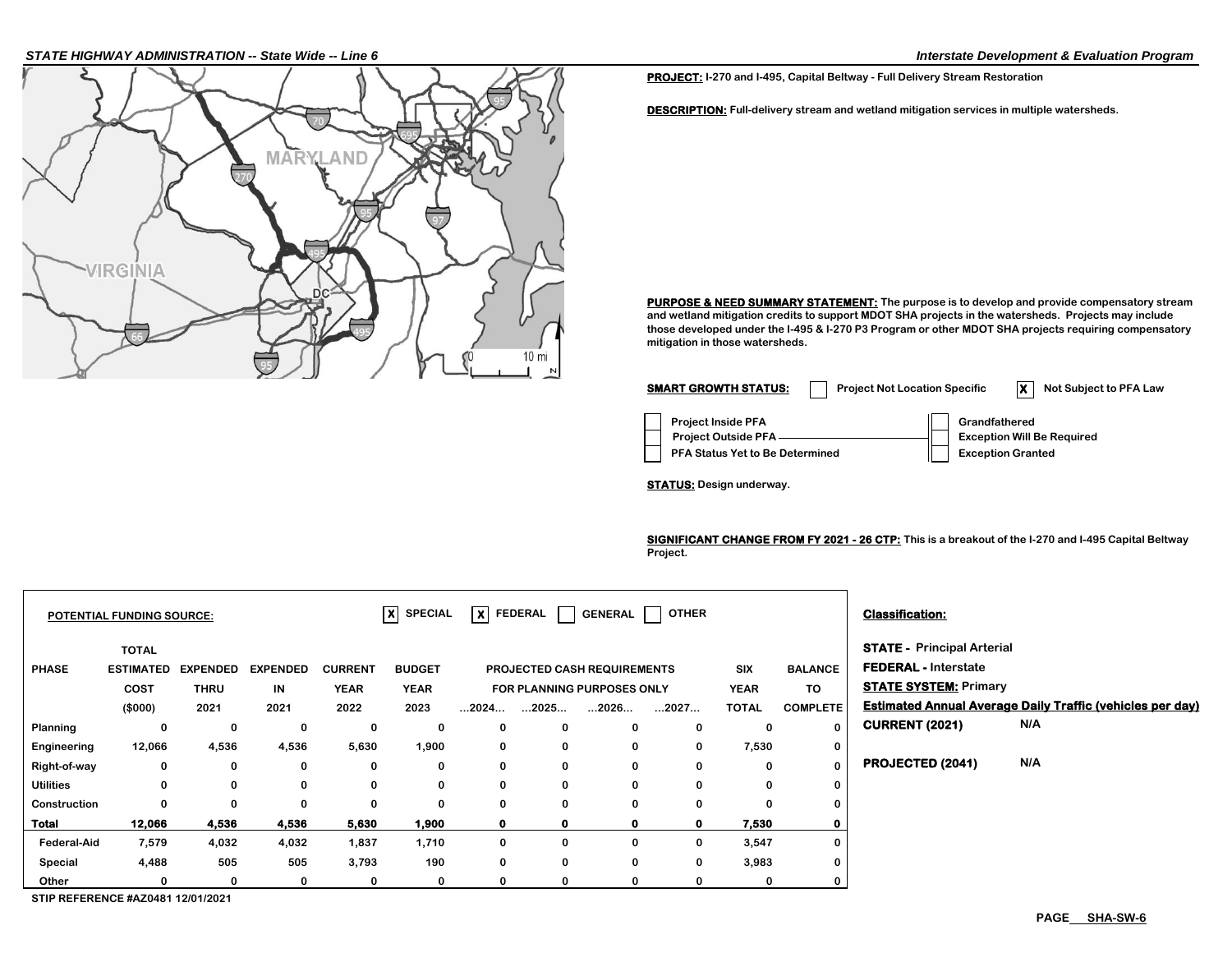### *STATE HIGHWAY ADMINISTRATION -- State Wide -- Line 7 Interstate Development & Evaluation Program*



**PROJECT: I-270, Eisenhower Memorial Highway, and I-495, Capital Beltway - P3 Program**

**DESCRIPTION: Planning and preliminary design activities in support of the Traffic Relief Plan, which is considering managed lanes along I-270 and I-495, including the Managed Lane Study.**

**PURPOSE & NEED SUMMARY STATEMENT: The purpose of the I-495 & I-270 Public-Private Partnership (P3) Program is to provide long-term congestion relief on I-495 and I-270 by providing new options and opportunities for travelers while also being responsible to the community and the environment.**

| <b>SMART GROWTH STATUS:</b>                                                                | <b>Project Not Location Specific</b> |                                           | Not Subject to PFA Law            |
|--------------------------------------------------------------------------------------------|--------------------------------------|-------------------------------------------|-----------------------------------|
| <b>Project Inside PFA</b><br><b>Project Outside PFA</b><br>PFA Status Yet to Be Determined |                                      | Grandfathered<br><b>Exception Granted</b> | <b>Exception Will Be Required</b> |

**STATUS: Project Planning and preliminary design for Phase 1 South (American Legion Bridge to I-370) is underway (Line #5).**

**SIGNIFICANT CHANGE FROM FY 2021 - 26 CTP: Project cost reduced by \$12.2 million primarily due to the Full Delivery Stream Restoration being broken out into a separate project and increased analysis required for the Managed Lane Study.** 

|                                          | <b>POTENTIAL FUNDING SOURCE:</b> |                 |                 |                | $\vert x \vert$<br><b>SPECIAL</b> |                      | X FEDERAL            | <b>GENERAL</b>                     | <b>OTHER</b> |              |                 | <b>Classification:</b>            |                                                                  |
|------------------------------------------|----------------------------------|-----------------|-----------------|----------------|-----------------------------------|----------------------|----------------------|------------------------------------|--------------|--------------|-----------------|-----------------------------------|------------------------------------------------------------------|
|                                          | <b>TOTAL</b>                     |                 |                 |                |                                   |                      |                      |                                    |              |              |                 | <b>STATE - Principal Arterial</b> |                                                                  |
| <b>PHASE</b>                             | <b>ESTIMATED</b>                 | <b>EXPENDED</b> | <b>EXPENDED</b> | <b>CURRENT</b> | <b>BUDGET</b>                     |                      |                      | <b>PROJECTED CASH REQUIREMENTS</b> |              | <b>SIX</b>   | <b>BALANCE</b>  | <b>FEDERAL - Interstate</b>       |                                                                  |
|                                          | <b>COST</b>                      | <b>THRU</b>     | IN              | <b>YEAR</b>    | <b>YEAR</b>                       |                      |                      | FOR PLANNING PURPOSES ONLY         |              | <b>YEAR</b>  | TO              | <b>STATE SYSTEM: Primary</b>      |                                                                  |
|                                          | (\$000)                          | 2021            | 2021            | 2022           | 2023                              | $\dots$ 2024 $\dots$ | $\dots$ 2025 $\dots$ | 2026                               | 2027         | <b>TOTAL</b> | <b>COMPLETE</b> |                                   | <b>Estimated Annual Average Daily Traffic (vehicles per day)</b> |
| <b>Planning</b>                          | 130,257                          | 130,257         | 28,436          | 0              | 0                                 | 0                    | 0                    | 0                                  | 0            | 0            |                 | <b>CURRENT (2021)</b>             | N/A                                                              |
| Engineering                              | 0                                | 0               | 0               | 0              | 0                                 | $\mathbf 0$          | 0                    | 0                                  | $\Omega$     | 0            |                 |                                   |                                                                  |
| Right-of-way                             | 0                                | 0               | 0               | 0              | $\mathbf 0$                       | 0                    | 0                    | 0                                  | 0            | 0            |                 | PROJECTED (2041)                  | N/A                                                              |
| <b>Utilities</b>                         | 0                                | 0               | 0               | 0              | 0                                 | $\mathbf 0$          | 0                    | 0                                  | $\Omega$     | 0            |                 |                                   |                                                                  |
| Construction                             | $\bf{0}$                         | 0               | 0               | 0              | 0                                 | 0                    | 0                    | 0                                  | 0            | 0            |                 |                                   |                                                                  |
| Total                                    | 130,257                          | 130,257         | 28,436          | $\mathbf{o}$   | $\mathbf{0}$                      | $\mathbf o$          | $\mathbf{0}$         | $\mathbf{0}$                       | 0            | $\mathbf{0}$ |                 |                                   |                                                                  |
| <b>Federal-Aid</b>                       | 9,483                            | 9,483           | 9,483           | 0              | 0                                 | 0                    | 0                    | 0                                  | $\Omega$     | 0            |                 |                                   |                                                                  |
| Special                                  | 120,774                          | 120,774         | 18,953          | 0              | 0                                 | 0                    | 0                    | 0                                  | $\mathbf 0$  | 0            |                 |                                   |                                                                  |
| Other                                    | O                                | O               | 0               |                | 0                                 | $\Omega$             | $\Omega$             | 0                                  | O            | 0            |                 |                                   |                                                                  |
| <b>CTID DEEEDENGE #AWG794 49/04/9094</b> |                                  |                 |                 |                |                                   |                      |                      |                                    |              |              |                 |                                   |                                                                  |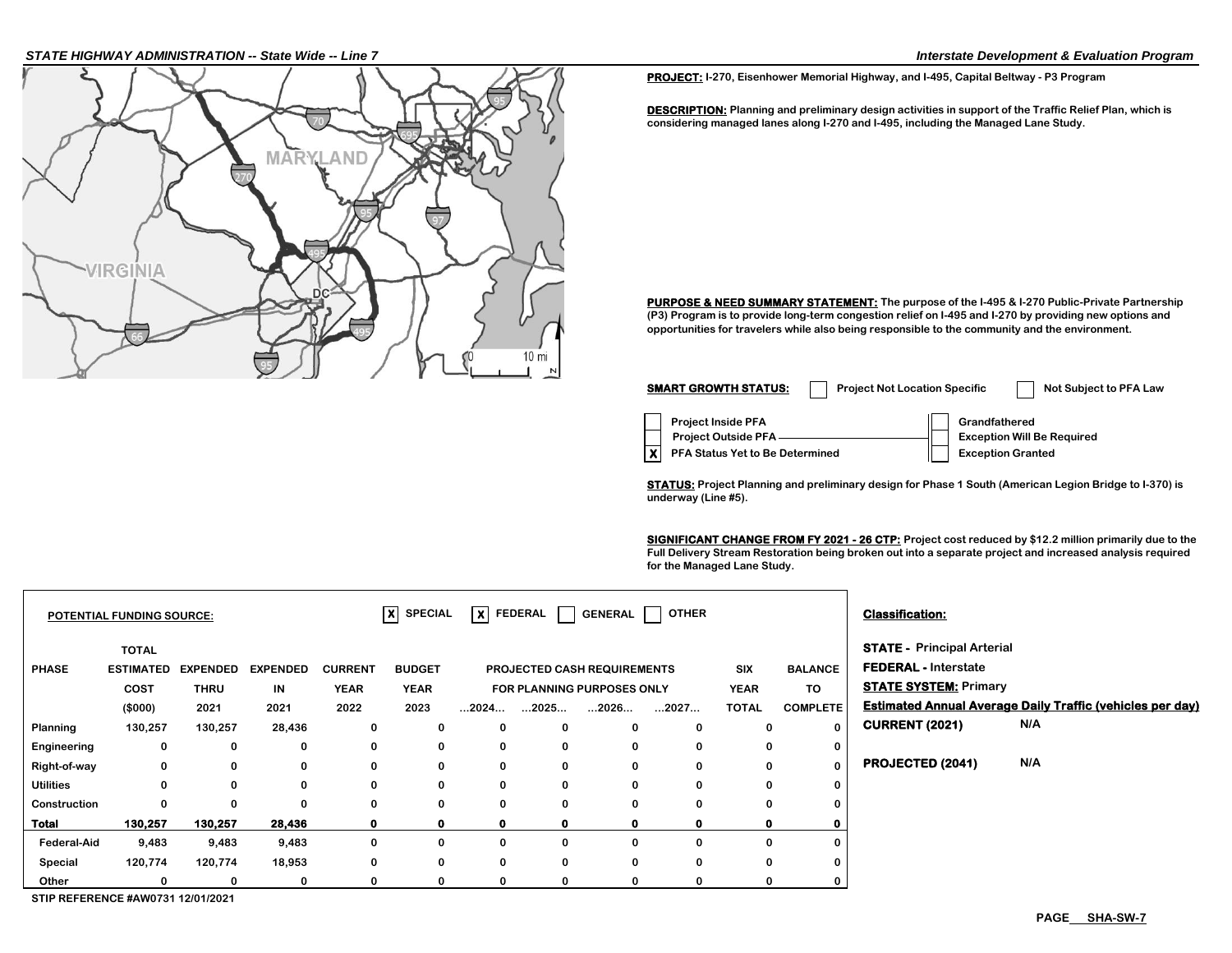

**PROJECT: Highway User Revenue**

**DESCRIPTION: Highway User Revenue (HUR) are funds that are distributed from the Transportation Trust Fund to Baltimore City, local counties and municipalities for the benefit of local road systems. The calculation of local funding is based on a formula that incorporates roadway lane miles maintained by the jurisdiction and the number of registered vehicles in that jurisdiction.**

**PURPOSE & NEED SUMMARY STATEMENT: Chapter 330, Laws of Maryland 2018 increases the allocation of HUR to Baltimore City, the counties and the municipalities from 9.6% to 13.5% of the funds credited to the Gasoline and Motor Vehicle Revenue Account (GMVRA). This increased allocation is for five fiscal years (FY 2020 - FY 2024). Chapter 330 also changes the definition of HUR from funds in the GMVRA to capital grants appropriated to the local jurisdictions. These changes were effective July 1, 2019. This increases local transportation funding and is included in the 6-year CTP total funding level.**

**SMART GROWTH STATUS:** X Project Not Location Specific Not Subject to PFA Law

| <b>Project Inside PFA</b>       | Grandfathered                     |
|---------------------------------|-----------------------------------|
| Project Outside PFA -           | <b>Exception Will Be Required</b> |
| PFA Status Yet to Be Determined | <b>Exception Granted</b>          |

**STATUS: Funding ongoing.**

**SIGNIFICANT CHANGE FROM FY 2021 - 26 CTP: The increase in the project funding allocation is due to the addition of FY 2027, revised revenue forecasts, and the Administration's intent to extend the current enhanced HUR allocations to local jurisdictions beyond the legislatively mandated sunset in FY 2024.**

| <b>POTENTIAL FUNDING SOURCE:</b> |                                                            |                                        | $ X $ SPECIAL                 |                                       | <b>FEDERAL</b>                       | <b>GENERAL</b> | <b>OTHER</b>         |                                                                          |          | <b>Classification:</b>                    |                                                |                                                                        |                                                                  |
|----------------------------------|------------------------------------------------------------|----------------------------------------|-------------------------------|---------------------------------------|--------------------------------------|----------------|----------------------|--------------------------------------------------------------------------|----------|-------------------------------------------|------------------------------------------------|------------------------------------------------------------------------|------------------------------------------------------------------|
| <b>PHASE</b>                     | <b>TOTAL</b><br><b>ESTIMATED</b><br><b>COST</b><br>(\$000) | <b>EXPENDED</b><br><b>THRU</b><br>2021 | <b>EXPENDED</b><br>IN<br>2021 | <b>CURRENT</b><br><b>YEAR</b><br>2022 | <b>BUDGET</b><br><b>YEAR</b><br>2023 | 2024           | $\dots$ 2025 $\dots$ | <b>PROJECTED CASH REQUIREMENTS</b><br>FOR PLANNING PURPOSES ONLY<br>2026 | 2027     | <b>SIX</b><br><b>YEAR</b><br><b>TOTAL</b> | <b>BALANCE</b><br><b>TO</b><br><b>COMPLETE</b> | <b>STATE - N/A</b><br><b>FEDERAL - N/A</b><br><b>STATE SYSTEM: N/A</b> | <b>Estimated Annual Average Daily Traffic (vehicles per day)</b> |
| Planning                         | 0                                                          | 0                                      | 0                             | 0                                     | 0                                    | 0              | 0                    | 0                                                                        | 0        | 0                                         |                                                | <b>CURRENT (2021)</b>                                                  | N/A                                                              |
| Engineering                      | 0                                                          | $\bf{0}$                               | 0                             | 0                                     | 0                                    | 0              | 0                    | 0                                                                        | 0        | 0                                         | 0                                              |                                                                        |                                                                  |
| Right-of-way                     | 0                                                          | $\Omega$                               | 0                             | 0                                     | 0                                    | 0              | 0                    | 0                                                                        | 0        | 0                                         |                                                | PROJECTED (2041)                                                       | N/A                                                              |
| <b>Utilities</b>                 | 0                                                          | $\Omega$                               | 0                             | 0                                     | 0                                    | 0              | $\Omega$             | 0                                                                        | $\Omega$ | 0                                         | 0                                              |                                                                        |                                                                  |
| Construction                     | 2,188,288                                                  | 497,416                                | 260,265                       | 266,342                               | 276,501                              | 282,206        | 284,977              | 288,592                                                                  | 292,254  | 1,690,872                                 | 0                                              |                                                                        |                                                                  |
| <b>Total</b>                     | 2,188,288                                                  | 497,416                                | 260,265                       | 266,342                               | 276,501                              | 282,206        | 284,977              | 288,592                                                                  | 292,254  | 1,690,872                                 |                                                |                                                                        |                                                                  |
| <b>Federal-Aid</b>               | $\mathbf 0$                                                | 0                                      | 0                             | 0                                     | 0                                    | $\mathbf 0$    | 0                    | 0                                                                        | 0        | 0                                         |                                                |                                                                        |                                                                  |
| Special                          | 2,188,288                                                  | 497,416                                | 260,265                       | 266,342                               | 276,501                              | 282,206        | 284,977              | 288,592                                                                  | 292,254  | 1,690,872                                 |                                                |                                                                        |                                                                  |
| Other                            | 0                                                          | 0                                      | 0                             | 0                                     | 0                                    | 0              | 0                    | 0                                                                        | 0        | 0                                         |                                                |                                                                        |                                                                  |

**STIP REFERENCE #State16 12/01/2021**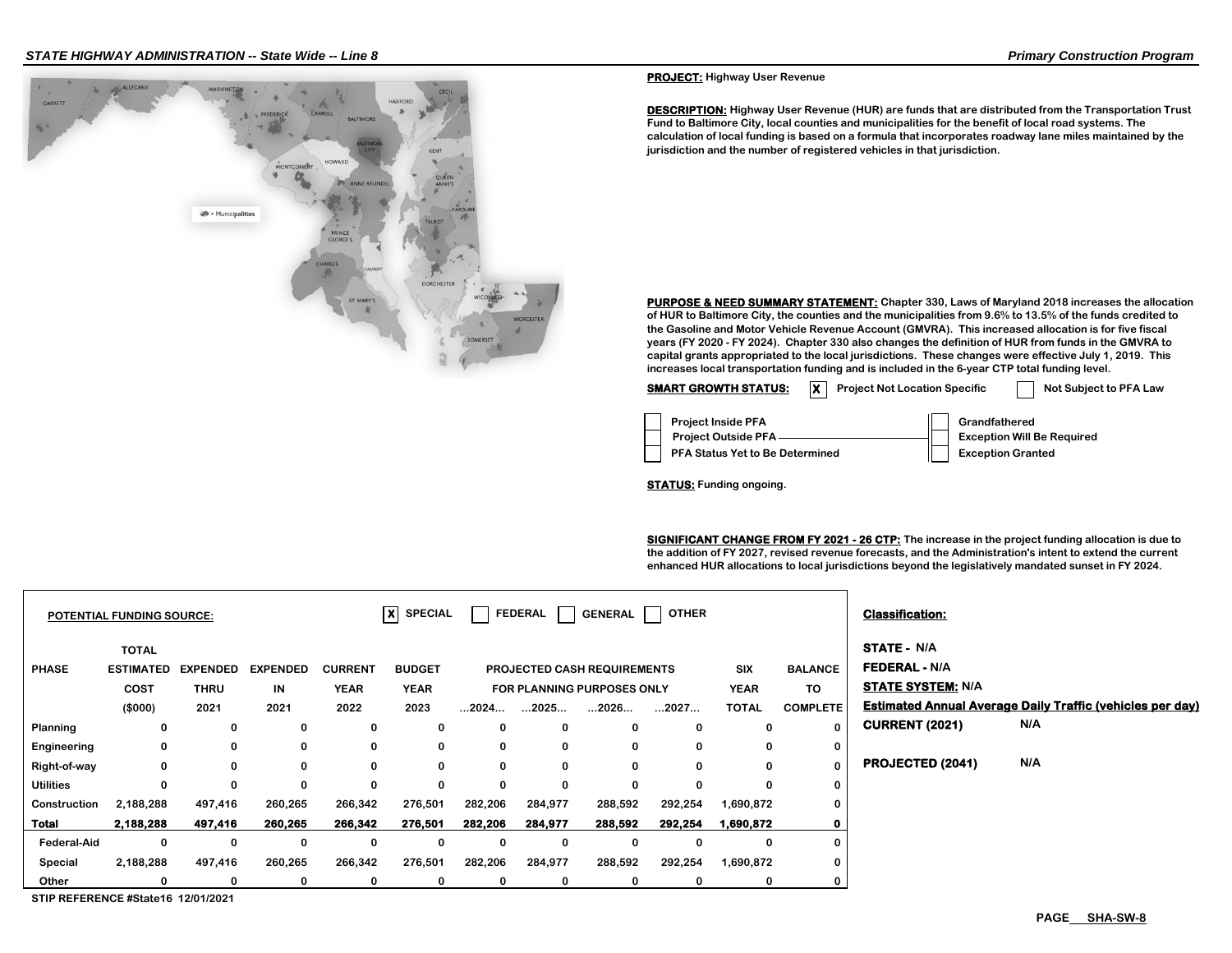| <b>PROJECT</b><br>ID              |                                          | ROUTE NUMBER PROJECT NAME                                                                          | <b>TOTAL PROGRAMMED</b><br><b>COST</b> | <b>STATUS</b>             |
|-----------------------------------|------------------------------------------|----------------------------------------------------------------------------------------------------|----------------------------------------|---------------------------|
|                                   | <b>Bridge Replacement/Rehabilitation</b> |                                                                                                    |                                        |                           |
| AZ0221                            | $\mathbf{r}$                             | <b>BRIDGE INSPECTION-BRIDGE INSPECTION STATEWIDE</b>                                               | 3,969<br>\$                            | Completed                 |
| AZ0291                            | $\blacksquare$                           | <b>BRIDGE INSPECTION-BRIDGE INSPECTION STATEWIDE</b>                                               | 3,921                                  | Completed                 |
| XX163U                            | $\blacksquare$                           | PRESERVATION AND MINOR REHAB OF MOVABLE & FIXED BRIDGES.<br><b>CULVERTS, &amp; RETAINING WALLS</b> | 13,723                                 | FY 2022                   |
| <b>XX163T</b>                     | $\blacksquare$                           | FIXED BRIDGES, CULVERTS, AND RETAINING WALLS                                                       | 16,588                                 | FY 2023                   |
| AX4144                            |                                          | <b>STATEWIDE BRIDGE INSPECTION</b>                                                                 | 4,183                                  | <b>Under Construction</b> |
| AZ0292                            |                                          | <b>STATEWIDE BRIDGE INSPECTION</b>                                                                 | 4,028                                  | <b>Under Construction</b> |
| <b>XX163P</b>                     | $\blacksquare$                           | PRESERVATION OF MINOR REHAB OF FIXED BRIDGES, CULVERTS AND<br><b>RETAINING WALLS</b>               | 16,267                                 | <b>Under Construction</b> |
| <b>XX163R</b>                     | $\blacksquare$                           | PRESERVATION OF MINOR REHAB OF MOVEABLE AND FIXED BRIDGES,<br><b>CULVERTS AND WALLS</b>            | \$<br>15,529                           | <b>Under Construction</b> |
| <b>XX163S</b>                     |                                          | PRESERVATION AND MINOR REHAB OF FIXED BRIDGES, CULVERTS, AND<br><b>RETAINING WALLS</b>             | \$<br>16,097                           | <b>Under Construction</b> |
| <b>C.H.A.R.T. Projects</b>        |                                          |                                                                                                    |                                        |                           |
| AT6204                            |                                          | <b>MISCELLANEOUS-STATEWIDE CHART DMS DEPLOYMENT - PHASE 5</b>                                      | \$<br>5,797                            | <b>Under Construction</b> |
| AT6205                            |                                          | MISCELLANEOUS-STATEWIDE CHART DMS DEPLOYMENT - PHASE 6                                             | 5.688                                  | <b>Under Construction</b> |
| AX1225                            |                                          | SOC FLOOR RECONFIGURATION - CHART (CONSTRUCTION)                                                   | 5,861                                  | <b>Under Construction</b> |
| AZ0401                            | $\blacksquare$                           | US 1 IN HOWARD, ANNE ARUNDEL, AND BALTIMORE COUNTIES                                               | 7,360                                  | <b>Under Construction</b> |
| <b>Environmental Preservation</b> |                                          |                                                                                                    |                                        |                           |
| AZ0715                            | $\mathbf{r}$                             | AT VARIOUS LOCATIONS IN DISTRICT 5                                                                 | 553<br>\$                              | FY 2022                   |
| AT0442                            | $\blacksquare$                           | <b>LANDSCAPE-AT VARIOUS LOCATIONS IN DISTRICT 5</b>                                                | \$<br>1,963                            | <b>Under Construction</b> |
| AX4472                            |                                          | <b>LANDSCAPE-AT VARIOUS LOCATIONS IN DISTRICT 3</b>                                                | 403                                    | <b>Under Construction</b> |
| <b>Noise Barriers</b>             |                                          |                                                                                                    |                                        |                           |
| XX6701                            | $\blacksquare$                           | NOISE ABATEMENT-NOISE BARRIER PRESERVATION AND REMEDIATION AT<br><b>VARIOUS LOCATIONS</b>          | \$<br>3,316                            | <b>Under Construction</b> |
| <b>Resurface/Rehabilitate</b>     |                                          |                                                                                                    |                                        |                           |
| XX1532                            | $\blacksquare$                           | <b>PATCHING-AT VARIOUS LOCATIONS IN KENT &amp; QUEEN ANNE'S COUNTY</b>                             | 686                                    | Completed                 |
| XX1533                            | $\blacksquare$                           | PATCHING-AT VARIOUS LOCATIONS IN CAROLINE AND TALBOT COUNTY                                        | 728                                    | Completed                 |
| XX1536                            |                                          | AT VARIOUS LOCATIONS IN KENT AND QUEEN ANNE'S COUNTY                                               | 1,132                                  | Completed                 |
| XX1568                            | $\blacksquare$                           | JOINT SEALING-AT VARIOUS LOCATIONS IN DISTRICT 6                                                   | 1,139                                  | Completed                 |
| XX5365                            |                                          | <b>GUARD RAIL-AT VARIOUS LOCATIONS IN DISTRICT 5</b>                                               | 2,086                                  | Completed                 |
| XY1221                            | $\blacksquare$                           | SAFETY AND RESURFACE-VARIOUS SERVICE ROADS IN MONTGOMERY AND<br><b>PRINCE GEORGE'S COUNTY</b>      | 3,528                                  | Completed                 |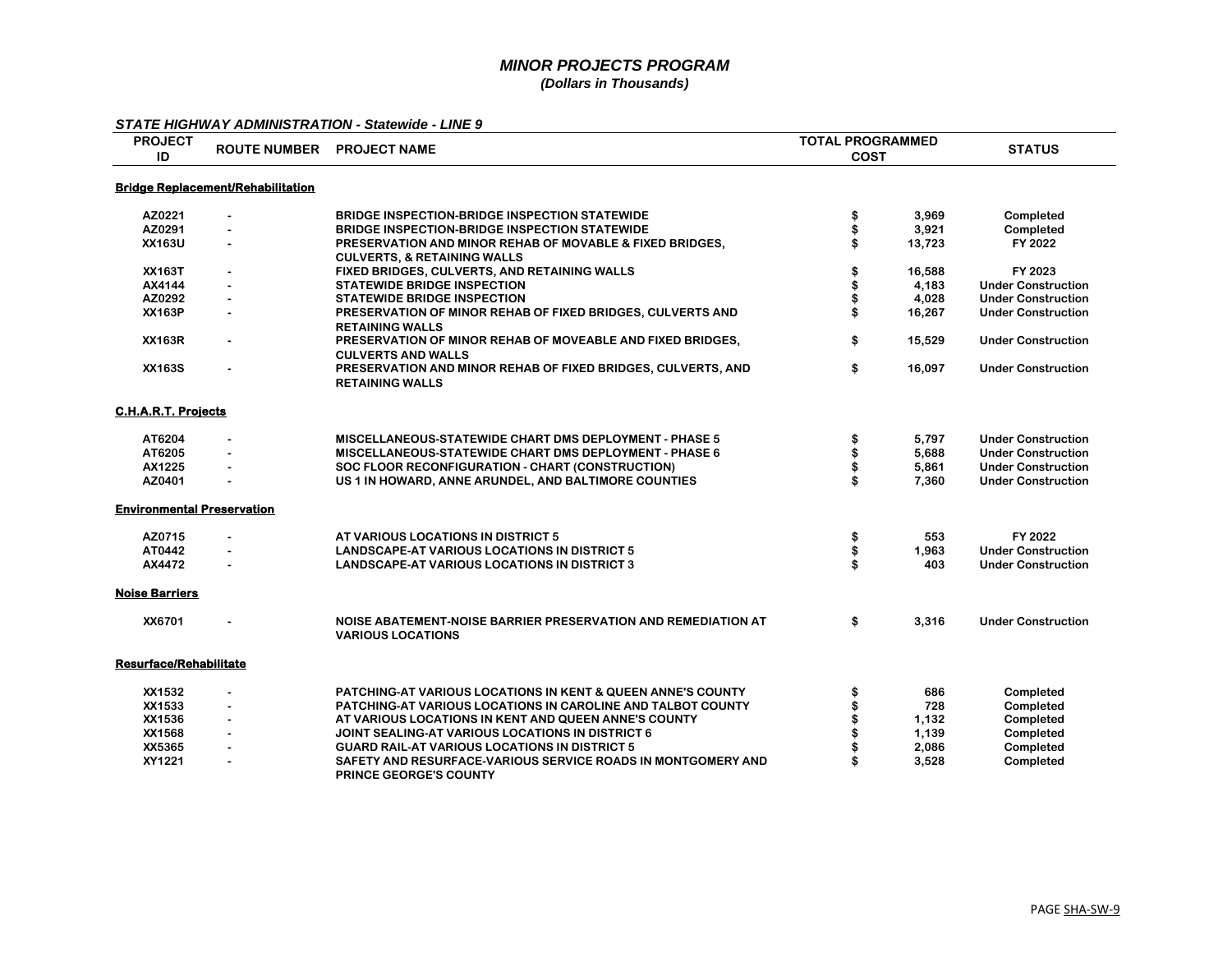| <b>PROJECT</b>                | ROUTE NUMBER PROJECT NAME                                                                                  | <b>TOTAL PROGRAMMED</b> |        | <b>STATUS</b>             |
|-------------------------------|------------------------------------------------------------------------------------------------------------|-------------------------|--------|---------------------------|
| ID                            |                                                                                                            | <b>COST</b>             |        |                           |
| <b>Resurface/Rehabilitate</b> |                                                                                                            |                         |        |                           |
| XY2449                        | SURFACE TREATMENT-AT VARIOUS LOCATIONS IN CAROLINE, CECIL, KENT,<br><b>QUEEN ANNE'S, AND TALBOT COUNTY</b> | \$                      | 1,873  | Completed                 |
| XY2471                        | <b>GUARD RAIL-AT VARIOUS LOCATIONS IN DORCHESTER, SOMERSET,</b><br><b>WICOMICO AND WORCESTER COUNTIES</b>  | \$                      | 1,037  | Completed                 |
| XY2502                        | PAVEMENT MARKING-AT VARIOUS LOCATIONS IN DISTRICT 2                                                        | \$                      | 1,953  | Completed                 |
| <b>XY252A</b>                 | RESURFACE-AT VARIOUS LOCATIONS IN CAROLINE, CECIL, KENT, QUEEN<br>ANNE'S AND TALBOT COUNTY                 | \$                      | 2,322  | Completed                 |
| <b>XY258A</b>                 | SURFACE TREATMENT-AT VARIOUS LOCATIONS IN CAROLINE, CECIL, KENT,<br><b>QUEEN ANNE'S AND TALBOT COUNTY</b>  | \$                      | 3,447  | Completed                 |
| XY2595                        | SIDEWALKS-AT VARIOUS LOCATIONS IN DISTRICT 5                                                               |                         | 2,204  | Completed                 |
| XY3412                        | JOINT SEALING- AT VARIOUS LOCATIONS IN CAROLINE, KENT, QUENN ANNE'S<br><b>AND TALBOT COUNTY</b>            |                         | 164    | Completed                 |
| XY3472                        | GUARD RAIL- AT VARIOUS LOCATIONS IN CAROLINE, CECIL, KENT, QUEEN<br>ANNE'S AND TALBOT COUNTY               | \$                      | 1,498  | Completed                 |
| <b>XX112A</b>                 | <b>VARIOUS INTERSTATES IN MONTGOMERY AND PRINCE GEORGE'S COUNTIES</b>                                      | \$                      | 5,499  | FY 2022                   |
| XX1535                        | AT VARIOUS LOCATIONS IN CAROLINE AND TALBOT COUNTY                                                         | \$                      | 1,930  | FY 2022                   |
| XX1771                        | AT VARIOUS LOCATIONS - STATEWIDE                                                                           |                         | 6,248  | FY 2022                   |
| XX1781                        | AT VARIOUS LOCATIONS - STATEWIDE                                                                           |                         | 9,293  | FY 2022                   |
| XX2323                        | VARIOUS LOCATIONS IN DORCHESTER, SOMERSET, WICOMICO, AND<br><b>WORCESTER COUNTIES</b>                      |                         | 675    | FY 2022                   |
| XX3864                        | AT VARIOUS LOCATIONS IN BALTIMORE AND HARFORD COUNTIES ON NHS                                              | \$                      | 13,020 | FY 2022                   |
| <b>XY229G</b>                 | AT VARIOUS LOCATIONS IN MONTGOMERY AND PRINCE GEORGE'S COUNTY                                              | \$                      | 2,618  | FY 2022                   |
| <b>XY233M</b>                 | AT VARIOUS LOCATIONS IN CARROLL, FREDERICK, AND HOWARD COUNTIES                                            | \$                      | 3,040  | FY 2022                   |
| <b>XY237G</b>                 | AT VARIOUS LOCATIONS IN CARROLL, FREDERICK, AND HOWARD COUNTIES                                            | \$                      | 3,540  | FY 2022                   |
| XY244J                        | AT VARIOUS LOCATIONS IN CALVERT, CHARLES, AND ST. MARY'S COUNTIES                                          | \$                      | 726    | FY 2022                   |
| <b>XY245K</b>                 | <b>VARIOUS LOCATIONS IN ALLEGANY, GARRETT AND WASHINGTON COUNTIES</b>                                      | \$                      | 2,840  | FY 2022                   |
| XY3419                        | AT VARIOUS LOCATIONS IN CECIL, KENT, QUEEN ANNE'S, CAROLINE, AND<br><b>TALBOT COUNTIES</b>                 | \$                      | 1,835  | FY 2022                   |
| XY7011                        | AT VARIOUS LOCATIONS IN ALLEGANY COUNTY                                                                    | \$                      | 5,859  | FY 2022                   |
| <b>XY237F</b>                 | AT VARIOUS LOCATIONS IN MONTGOMERY AND PRINCE GEORGE'S COUNTY                                              | \$                      | 2,123  | FY 2023                   |
| XX1713                        | ASPHALT PATCHING/BRIDGE APPROACHES IN CALVERT, CHARLES, AND ST.<br><b>MARY'S COUNTY</b>                    | \$                      | 1,222  | <b>Under Construction</b> |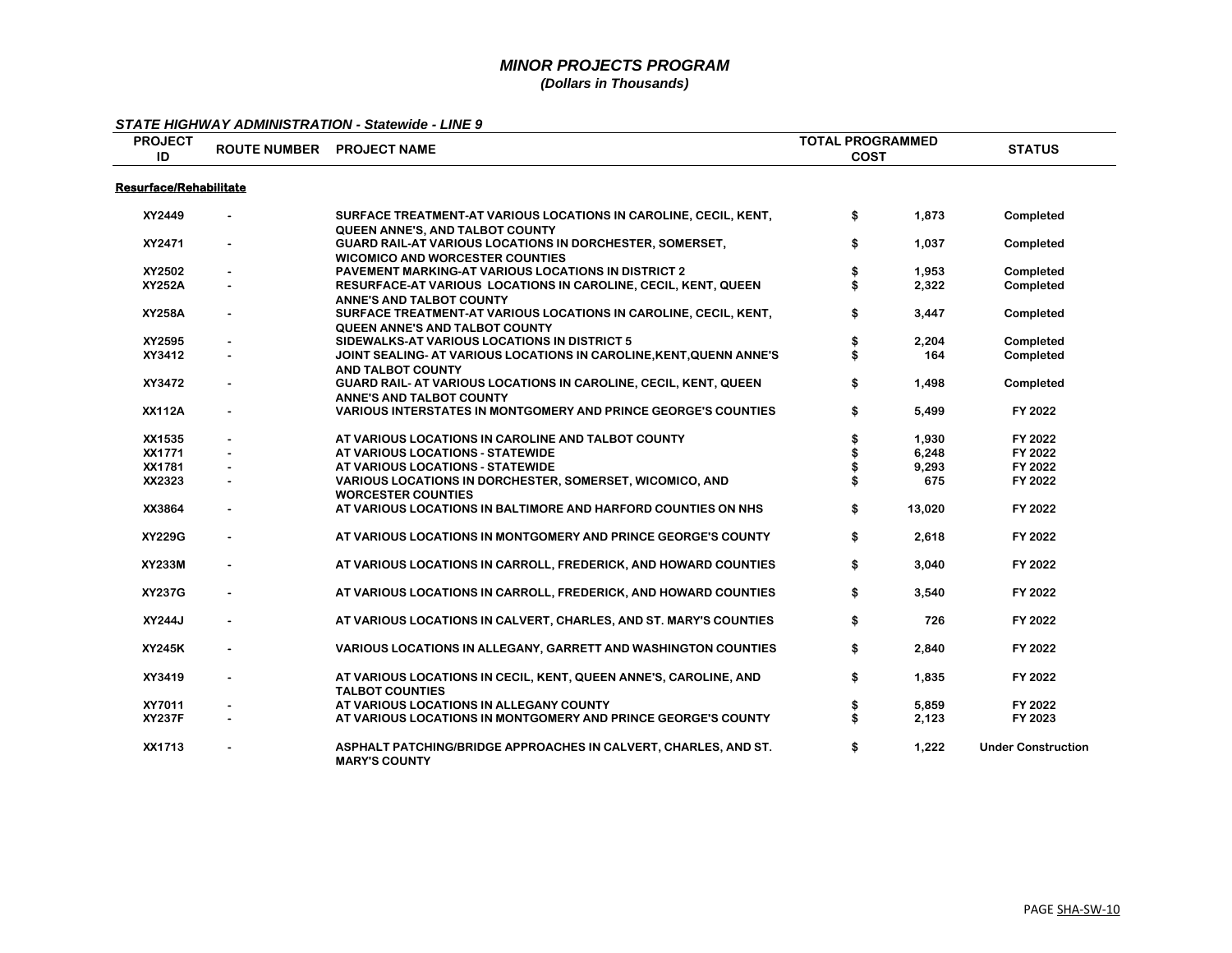| <b>PROJECT</b>                |                | ROUTE NUMBER PROJECT NAME                                                                         | <b>TOTAL PROGRAMMED</b> | <b>STATUS</b>             |
|-------------------------------|----------------|---------------------------------------------------------------------------------------------------|-------------------------|---------------------------|
| ID                            |                |                                                                                                   | <b>COST</b>             |                           |
| <b>Resurface/Rehabilitate</b> |                |                                                                                                   |                         |                           |
| XX1795                        |                | MICRO-SURFACING AT VARIOUS LOCATIONS IN AA, CA, CH, AND SM<br><b>COUNTIES</b>                     | \$<br>2,611             | <b>Under Construction</b> |
| XX2261                        | $\blacksquare$ | SURFACE TREATMENT-AT VARIOUS LOCATIONS IN CALVERT, CHARLES AND<br><b>SAINT MARY'S COUNTY</b>      | \$<br>2,438             | <b>Under Construction</b> |
| XX2262                        | $\blacksquare$ | AREAWIDE CHIP SEAL AND FOG SEAL IN CALVERT, CHARLES AND ST. MARY'S<br><b>COUNTIES</b>             | \$<br>735               | <b>Under Construction</b> |
| XX2331                        |                | <b>VARIOUS LOCATIONS IN DORCHESTER, SOMERSET, WICOMICO, AND</b><br><b>WORCESTER COUNTIES</b>      | \$<br>1,114             | <b>Under Construction</b> |
| XX2522                        |                | AT VAR LOCATIONS IN CE, KE, QA, CO, AND TA COUNTIES                                               | 2,322                   | <b>Under Construction</b> |
| XX3347                        |                | AT VARIOUS LOCATIONS IN DISTRICT 7                                                                | 2,295                   | <b>Under Construction</b> |
| XX3861                        |                | AREAWIDE PATCHING AND RESURFACING IN BALTIMORE AND HARFORD<br><b>COUNTIES</b>                     | 11,839                  | <b>Under Construction</b> |
| XX412J                        | $\blacksquare$ | ASPHALT PATCHING/BRIDGE APPROCHES AT VARIOUS LOCATIONS IN ANNE<br><b>ARUNDEL COUNTY</b>           | \$<br>947               | <b>Under Construction</b> |
| <b>XY229B</b>                 |                | AT VARIOUS LOCATIONS IN MONTGOMERY AND PRINCE GEORGE'S COUNTIES                                   | \$<br>5,062             | <b>Under Construction</b> |
| XY2339                        | $\blacksquare$ | SIDEWALKS-AT VARIOUS LOCATIONS IN CAROLINE, CECIL, KENT, QUEEN<br><b>ANNE'S AND TALBOT COUNTY</b> | \$<br>1,248             | <b>Under Construction</b> |
| <b>XY233C</b>                 | $\blacksquare$ | AT VARIOUS LOCATIONS IN CAROLINE, CECEIL, KENT AND QUEEN ANNES'S<br><b>COUNTY</b>                 | \$<br>1,381             | <b>Under Construction</b> |
| <b>XY233E</b>                 |                | <b>AREAWIDE SIDEWALK UPGRADES IN DISTRICT 7</b>                                                   | 3,003                   | <b>Under Construction</b> |
| XY2373                        |                | <b>GUARD RAIL-AT VARIOUS LOCATIONS IN MONTGOMERY AND PRINCE</b><br><b>GEORGE'S COUNTIES</b>       | \$<br>2,472             | <b>Under Construction</b> |
| <b>XY237B</b>                 | $\blacksquare$ | W-BEAM UPGRADES AT VARIOUS LOCATIONS IN MONTGOMERY AND PRINCE<br><b>GEORGE'S COUNTIES</b>         | \$<br>2,128             | <b>Under Construction</b> |
| XY2418                        | $\blacksquare$ | AT VARIOUS LOCATIONS IN CAROLINE, CECIL, KENT, QUEEN ANNE'S AND<br><b>TALBOT COUNTY</b>           | \$<br>610               | <b>Under Construction</b> |
| <b>XY241G</b>                 |                | AT VARIOUS LOCATIONS IN ANNE ARUNDEL, CALVERT, CHARLES AND ST.<br><b>MARY'S COUNTY</b>            | \$<br>1,059             | <b>Under Construction</b> |
| XY2428                        |                | VARIOUS LOCATIONS IN DORCHESTER, SOMERSET, WICOMICO, AND<br><b>WORCESTER COUNTIES</b>             | \$<br>1,547             | <b>Under Construction</b> |
| <b>XY242C</b>                 |                | SIDEWALK, CONCRETE AND ADA COMPLIANCE IN ANNE ARUNDEL, CALVERT,<br><b>AND CHARLES COUNTIES</b>    | \$<br>1,214             | <b>Under Construction</b> |
| <b>XY243B</b>                 |                | TRAFFIC BARRIER UPGRADES AT VARIIOUS LOCATIONS IN AA, CA, CH, AND<br><b>SM COUNTIES</b>           | \$<br>1,722             | <b>Under Construction</b> |
| <b>XY244D</b>                 |                | AT VARIOUS LOCATIONS IN BALTIMORE AND HARFORD COUNTY                                              | 569                     | <b>Under Construction</b> |
| <b>XY244E</b>                 |                | CHIP SEAL IN CAROLINE, CECIL, KENT, QUEEN ANNE'S AND TALBOT COUNTY                                | 1,163                   | <b>Under Construction</b> |
| <b>XY245B</b>                 |                | <b>GUARD RAIL-AT VARIOUS LOCATIONS IN DISTRICT 6</b>                                              | 3,839                   | <b>Under Construction</b> |
| XY245D                        |                | AREAWIDE TRAFFIC BARRIER UPGRADES AT VARIOUS LOC IN BALTIMORE                                     | 4,141                   | <b>Under Construction</b> |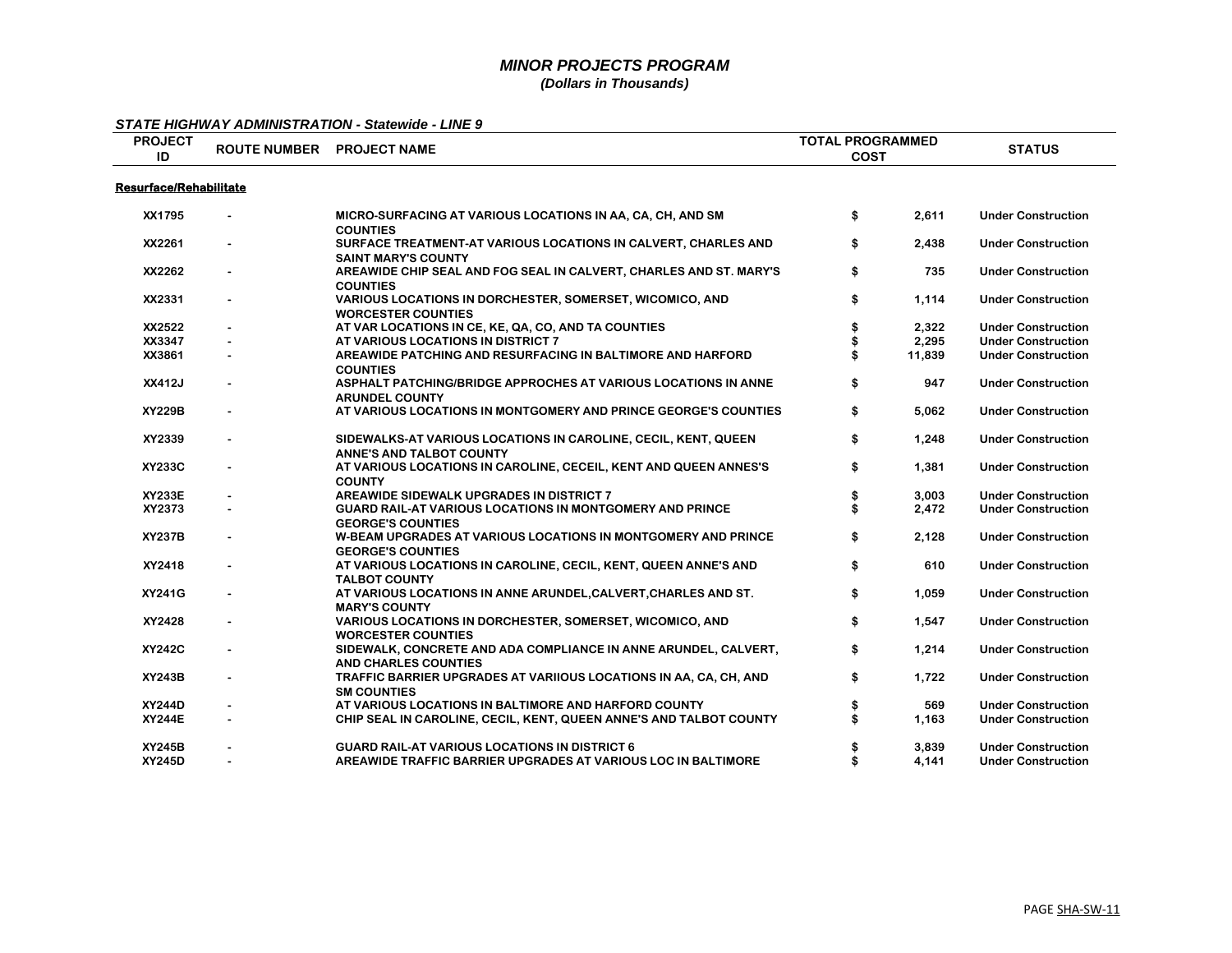| <b>PROJECT</b><br>ID          |                | ROUTE NUMBER PROJECT NAME                                                                   | <b>TOTAL PROGRAMMED</b><br><b>COST</b> |       | <b>STATUS</b>             |
|-------------------------------|----------------|---------------------------------------------------------------------------------------------|----------------------------------------|-------|---------------------------|
| <b>Resurface/Rehabilitate</b> |                |                                                                                             |                                        |       |                           |
| XY2463                        |                | SIDEWALKS-AT VARIOUS LOCATIONS IN MONTGOMERY AND PRINCE<br><b>GEORGE'S COUNTIES</b>         | \$                                     | 2,937 | <b>Under Construction</b> |
| <b>XY246A</b>                 |                | AT VARIOUS LOCATIONS IN MONTGOMERY AND PRINCE GEORGE'S COUNTIES                             | \$                                     | 4,629 | <b>Under Construction</b> |
| XY2479                        | $\blacksquare$ | TRAFFIC BARRIER UPGRADES AT VAR LOCATIONS IN CAROLINE, CECIL,<br><b>KENT, QUEEN ANNE'S</b>  | \$                                     | 1,288 | <b>Under Construction</b> |
| <b>XY247B</b>                 |                | <b>VARIOUS LOCATIONS IN DORCHESTER, SOMERSET, WICOMICO AND</b><br><b>WORCESTER COUNTIES</b> | \$                                     | 963   | <b>Under Construction</b> |
| XY2507                        |                | PAVEMENT MARKING-AT VARIOUS LOCATIONS IN DISTRICT 7                                         | \$                                     | 3,989 | <b>Under Construction</b> |
| XY2508                        |                | PAVEMENT MARKINGS CORRIDOR LINE STRIPING, ALLEGANY AND GARRETT<br><b>COUNTIES</b>           | \$                                     | 3,725 | <b>Under Construction</b> |
| XY2509                        |                | AT VARIOUS LOCATIONS IN CE, KE, QA, CO, AND TA COUNTIES                                     |                                        | 864   | <b>Under Construction</b> |
| <b>XY250A</b>                 |                | THERMOPLASTIC THINLINE STRIPING IN MONTGOMERY AND PRINCE<br><b>GEORGE'S COUNTIES</b>        | \$                                     | 1,903 | <b>Under Construction</b> |
| <b>XY250B</b>                 | $\blacksquare$ | THERMOPLASTIC THINLINE STRIPING IN BALTIMORE AND HARFORD<br><b>COUNTIES</b>                 | \$                                     | 2,298 | <b>Under Construction</b> |
| <b>XY250C</b>                 |                | AT VARIOUS LOCATIONS IN ANNE ARUNDEL, CALVERT, CHARLES                                      | \$                                     | 1,767 | <b>Under Construction</b> |
| <b>XY251C</b>                 |                | AT VARIOUS LOCATIONS IN BALTIMORE AND HARFORD COUNTIES                                      |                                        | 1,164 | <b>Under Construction</b> |
| <b>XY251E</b>                 |                | ROADWAY LINE STRIPING IN CARROLL, FREDERICK, AND HOWARD COUNTIES                            |                                        | 2,659 | <b>Under Construction</b> |
| <b>XY252H</b>                 |                | UTBWC AT VARIOUS LOCATIONS IN CAROLINE, CECIL, KENT, QUEEN ANNE'S                           | \$                                     | 2,670 | <b>Under Construction</b> |
| XY2543                        | $\blacksquare$ | LINE STRIPING AT VARIOUS LOCATIONS IN MONTGOMERY AND PRINCE<br><b>GEORGE'S COUNTIES</b>     | \$                                     | 1,614 | <b>Under Construction</b> |
| XY2545                        | $\sim$         | WATERBORNE PAINT STRIPING AT VARIOUS LOCATIONS; AA, CA, CH, AND SM<br><b>COUNTIES</b>       | \$                                     | 719   | <b>Under Construction</b> |
| XY258H                        | $\blacksquare$ | MICRO-SURFACING AND FOG SEAL VARIOUS LOCATIONS IN CAROLINE,<br>CECIL, KENT, QUEEN ANNE'S    | \$                                     | 2,366 | <b>Under Construction</b> |
| XY7122                        |                | AT VARIOUS LOCATIONS WEST OF US 1 IN HARFORD COUNTY                                         | \$                                     | 7,428 | <b>Under Construction</b> |
| XY8081                        |                | AT VARIOUS LOCATIONS IN CHARLES COUNTY                                                      | \$                                     | 7,486 | <b>Under Construction</b> |
| XY8181                        |                | AT VARIOUS LOCATIONS IN ST. MARY'S COUNTY                                                   | \$                                     | 6,564 | <b>Under Construction</b> |
| Safety/Spot Improvement       |                |                                                                                             |                                        |       |                           |
| XX1338                        | $\sim$         | AT VARIOUS LOCATIONS IN DORCHESTER, SOMERSET, WICOMICO AND<br><b>WORCESTER COUNTY</b>       | \$                                     | 244   | Completed                 |
| XX1671                        | $\blacksquare$ | DRAINAGE IMPROVEMENT-AT VARIOUS LOCATIONS IN PRINCE GEORGE'S<br>AND MONTGOMERY COUNTIES     | \$                                     | 4,495 | Completed                 |
| XX1673                        |                | DRAINAGE IMPROVEMENT-AT VARIOUS LOCATIONS IN DISTRICT 7                                     |                                        | 4,571 | Completed                 |
| XX1675                        |                | DRAINAGE IMPROVEMENT-AT VARIOUS LOCATIONS IN DISTRICT 5                                     |                                        | 7,154 | Completed                 |
| XX2301                        |                | RPM-AT VARIOUS LOCATIONS IN DISTRICT 1                                                      |                                        | 443   | Completed                 |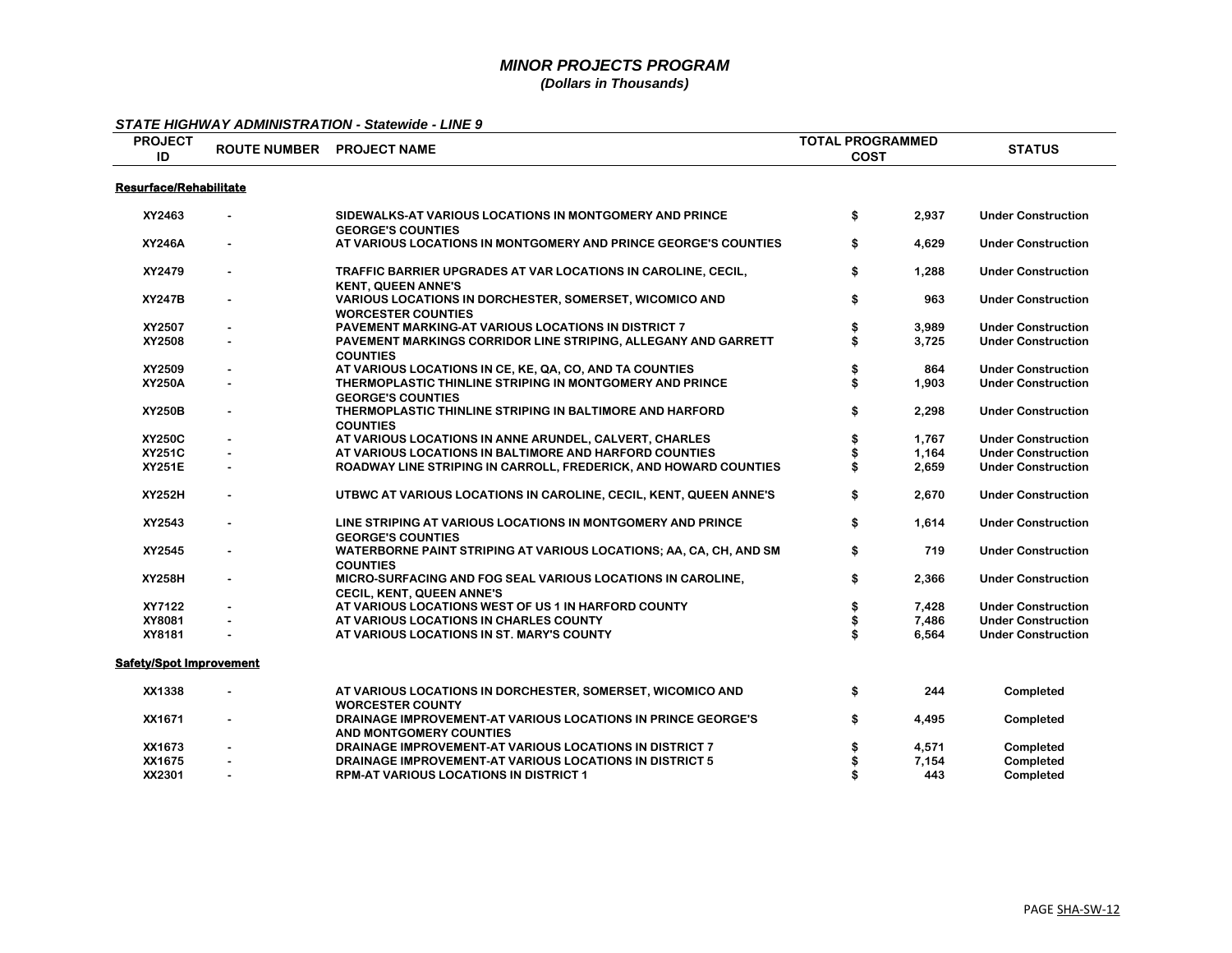| <b>PROJECT</b>                 |                |                                                                                                        | <b>TOTAL PROGRAMMED</b> |                |                                                        |  |
|--------------------------------|----------------|--------------------------------------------------------------------------------------------------------|-------------------------|----------------|--------------------------------------------------------|--|
| ID                             |                | ROUTE NUMBER PROJECT NAME                                                                              | <b>COST</b>             |                | <b>STATUS</b>                                          |  |
| <b>Safety/Spot Improvement</b> |                |                                                                                                        |                         |                |                                                        |  |
| XY2534                         |                | <b>GUARD RAIL-AREAWIDE TRAFFIC BARRIER UPGRADES IN DISTRICT 4</b>                                      | \$                      | 3,032          | Completed                                              |  |
| AW4652                         | $\blacksquare$ | <b>DRAINAGE IMPROVEMENT-AT VARIOUS LOCATIONS IN DISTRICT 2</b>                                         |                         | 3.875          | <b>Under Construction</b>                              |  |
| AX7662                         |                | DRAINAGE IMPROVEMENT-SWM AT VARIOUS LOCATIONS IN DISTRICT 7 -<br><b>GROUP 1</b>                        |                         | 7,605          | <b>Under Construction</b>                              |  |
| XX1334                         |                | AREAWIDE SAFETY AND OPERATIONS IMPROVEMENTS FOR LOCATIONS IN<br><b>BALTIMORE AND HARFORD COUNTIES</b>  | \$                      | 7,891          | <b>Under Construction</b>                              |  |
| XX1674                         |                | DRAINAGE IMPROVEMENT-AT VARIOUS LOCATIONS IN DISTRICT 1                                                | \$                      | 4,580          | <b>Under Construction</b>                              |  |
| <b>XX228C</b>                  |                | RPM'S AT VARIOUS LOCATIONS IN AA, CAL, CH,                                                             |                         | 1,264          | <b>Under Construction</b>                              |  |
| <b>XX228D</b>                  |                | AT VARIOUS LOCATIONS IN ALLEGANY, GARRETT AND WASHINGTON COUNTY                                        |                         | 906            | <b>Under Construction</b>                              |  |
| <b>XX228E</b>                  |                | INSTALL RAISED PAVEMENT MARKERS AT VAR LOCATIONS IN CAR, FRED AND<br><b>HOW COUNTIES</b>               | \$                      | 1,379          | <b>Under Construction</b>                              |  |
| XX2293                         |                | <b>GEOMETRIC IMPROVEMENTS-AT VARIOUS LOCATIONS IN PRINCE GEORGE'S</b><br>AND MONTGOMERY COUNTY         | \$                      | 6,422          | <b>Under Construction</b>                              |  |
| XX2342                         |                | AT VARIOUS LOCATIONS IN CECIL, KENT, QUEEN ANNE'S, TALBOT, AND<br><b>CAROLINE COUNTIES</b>             | \$                      | 1,816          | <b>Under Construction</b>                              |  |
| XX2345                         |                | AT VARIOUS LOCATIONS IN ANNE ARUNDEL, CALVERT, CHARLES, AND SAINT<br><b>MARY'S COUNTIES</b>            | \$                      | 500            | <b>Under Construction</b>                              |  |
| XX3674                         |                | ADA SIDEWALK UPGRADES DISTRICT 4                                                                       | \$                      | 3,516          | <b>Under Construction</b>                              |  |
| <b>Traffic Management</b>      |                |                                                                                                        |                         |                |                                                        |  |
| XX1411                         |                | SIGNALIZATION-AT VARIOUS LOCATIONS IN DISTRICT 1 AND 2                                                 | \$                      | 5,894          | Completed                                              |  |
| XX1523                         |                | SIGNALIZATION-AT VARIOUS LOCATIONS IN DISTRICT 3                                                       |                         | 7,242          | Completed                                              |  |
| XX1691                         | $\sim$         | SIGNALIZATION-AT VARIOUS LOCATIONS IN DISTRICTS 6 AND 7                                                |                         | 6,143          | Completed                                              |  |
| XX1701                         |                | <b>LIGHTING-AT VARIOUS LOCATIONS IN DISTRICT 3</b>                                                     |                         | 4,104          | Completed                                              |  |
| XX1741                         |                | <b>LIGHTING-AT VARIOUS LOCATIONS IN DISTRICT 4</b>                                                     |                         | 2,799          | Completed                                              |  |
| XY1521                         |                | SIGNING-AT VARIOUS LOCATIONS IN DISTRICTS 6 AND 7                                                      |                         | 5,169          | Completed                                              |  |
| <b>XY176A</b>                  |                | SIGNING-AT VARIOUS LOCATIONS IN DISTRICT 1 AND 2                                                       |                         | 3,971          | Completed                                              |  |
| XY1771                         | $\blacksquare$ | SIGNING-AT VARIOUS LOCATIONS IN DISTRICTS 3, 4 AND 5                                                   |                         | 6,897          | Completed                                              |  |
| XX1811<br>XX1422               |                | <b>MOD/INSTALL/RECON OF SIGNING-STATEWIDE</b><br>SIGNALIZATION-AT VARIOUS LOCATIONS IN DISTRICTS 1 & 2 |                         | 7,776<br>6,132 | FY 2023                                                |  |
|                                |                |                                                                                                        |                         |                | <b>Under Construction</b>                              |  |
| XX1423<br>XX1424               |                | SIGNALIZATION-AT VARIOUS LOCATIONS IN DISTRICT 3<br>SIGNALIZATION-AT VARIOUS LOCATIONS IN DISTRICT 4   |                         | 9,570<br>7,224 | <b>Under Construction</b>                              |  |
| XX1426                         |                | SIGNALIZATION-AT VARIOUS LOCATIONS IN DISTRICTS 6 & 7                                                  |                         | 7,147          | <b>Under Construction</b><br><b>Under Construction</b> |  |
| <b>XX142A</b>                  |                | SIGNALIZATION-AT VARIOUS LOCATIONS STATEWIDE                                                           |                         | 8,632          | <b>Under Construction</b>                              |  |
| XX1451                         |                | <b>LIGHTING - AT VARIOUS LOCATIONS IN DISTRICT 6 &amp; 7</b>                                           |                         | 5,271          | <b>Under Construction</b>                              |  |
| XX6602                         |                | MOD/INSTALL/RECON OF LIGHTING - DO, SO, WI, WO, CO, CE, KE, QA, TA, BA,                                |                         | 2,219          | <b>Under Construction</b>                              |  |
|                                |                | <b>HA COUNTIES</b>                                                                                     |                         |                |                                                        |  |
| XY1783                         |                | <b>LIGHTING - AT VARIOUS LOCATIONS IN DISTRICT 3</b>                                                   |                         | 4,124          | <b>Under Construction</b>                              |  |
| XY1845                         |                | SIGNALIZATION AND LIGHTING AT VARIOUS LOCATIONS IN DISTRICT 5                                          | \$                      | 6,472          | <b>Under Construction</b>                              |  |